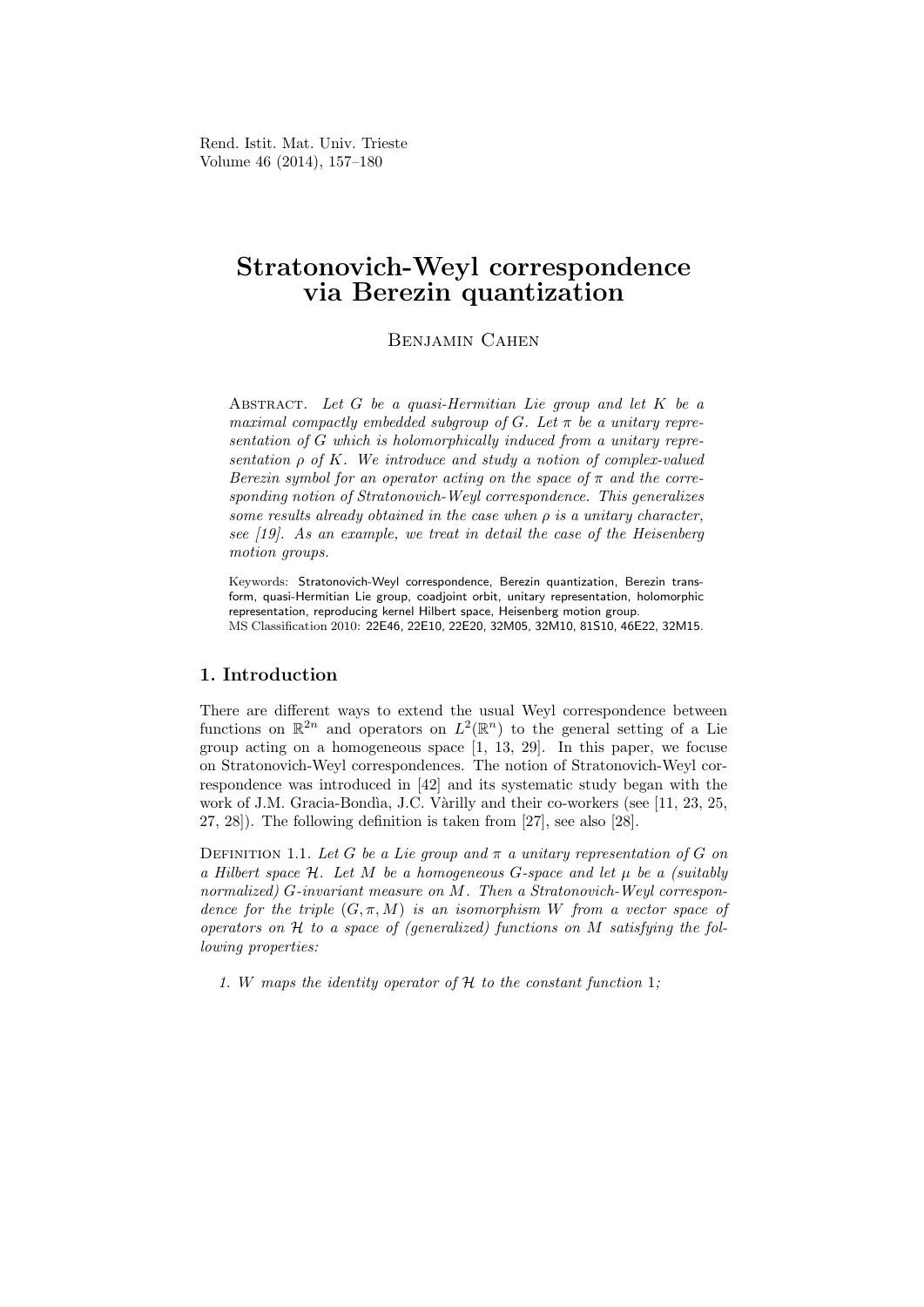- 2. the function  $W(A^*)$  is the complex-conjugate of  $W(A)$ ;
- 3. Covariance: we have  $W(\pi(g) A \pi(g)^{-1})(x) = W(A)(g^{-1} \cdot x);$
- 4. Traciality: we have

$$
\int_M W(A)(x)W(B)(x) d\mu(x) = \text{Tr}(AB).
$$

A basic example is the case when G is the  $(2n+1)$ -dimensional Heisenberg group  $H_n$  acting on  $\mathbb{R}^{2n}$  by translations and  $\pi$  is a Schrödinger representation of  $H_n$  on  $L^2(\mathbb{R}^n)$ . In this case, the usual Weyl correspondence (see [26]) provides a Stratonovich-Weyl correspondence for the triple  $(H_n, \pi, \mathbb{R}^{2n})$  [6, 40, 44].

Stratonovich-Weyl correspondences were constructed for various Lie group representations, in particular for the massive representations of the Poincaré group [23, 27].

In [19], we constructed and studied a Stratonovich-Weyl correspondence for a quasi-Hermitian Lie group G and a unitary representation  $\pi$  of G which is holomorphically induced from a unitary character of a compactly embedded subgroup K of G (see also [15] and [16]). In this case, M is taken to be a coadjoint orbit of G which is associated with  $\pi$  by the Kirillov-Kostant method of orbits [33, 34] and we can consider the Berezin calculus on  $M$  [9, 10]. Recall that the Berezin map  $S$  is an isomorphism from the Hilbert space of all Hilbert-Schmidt operators on  $H$  (endowed with the Hilbert-Schmidt norm) onto a space of square-integrable functions on a homogeneous complex domain [43]. In this situation, we can apply an idea of  $[25]$  (see also  $[3]$  and  $[4]$ ) and construct a Stratonovich-Weyl correspondence for  $(G, \pi, M)$  by taking the isometric part W in the polar decomposition of S, that is,  $W := (SS^*)^{-1/2}S$ . Note that  $B := SS^*$  is the so-called Berezin transform which have been intensively studied by many authors, see in particular [24, 38, 39, 43, 46].

In [19], we also showed that if the Lie algebra  $\mathfrak g$  of G is reductive then W can be extended to a class of functions which contains  $S(d\pi(X))$  for each  $X \in \mathfrak{g}$ and that, for each simple ideal  $\mathfrak s$  in  $\mathfrak g$ , there exists a constant  $c \geq 0$  such that  $W(d\pi(X)) = cS(d\pi(X))$  for each  $X \in \mathfrak{s}$ . Similar results have been obtained for different examples of non-reductive Lie groups, see in particular [21].

On the other hand, in [17] and [18] we also obtained a Stratonovich-Weyl correspondence for a non-scalar holomorphic discrete series representation of a semi-simple Lie group by introducing a generalized Berezin map.

In the present paper, we adapt the method and the arguments of [17] and [18] in order to generalize the results of [19] to the case when  $\pi$  is holomorphically induced from a unitary representation  $\rho$  of K (in a finite-dimensional vector space  $V$ ) which is not necessarily a character. More precisely, we prove that the coadjoint orbit  $\mathcal O$  of G associated with  $\pi$  is diffeomorphic to the product  $\mathcal{D} \times o$  where  $\mathcal D$  is a complex domain and o is the coadjoint orbit of K associated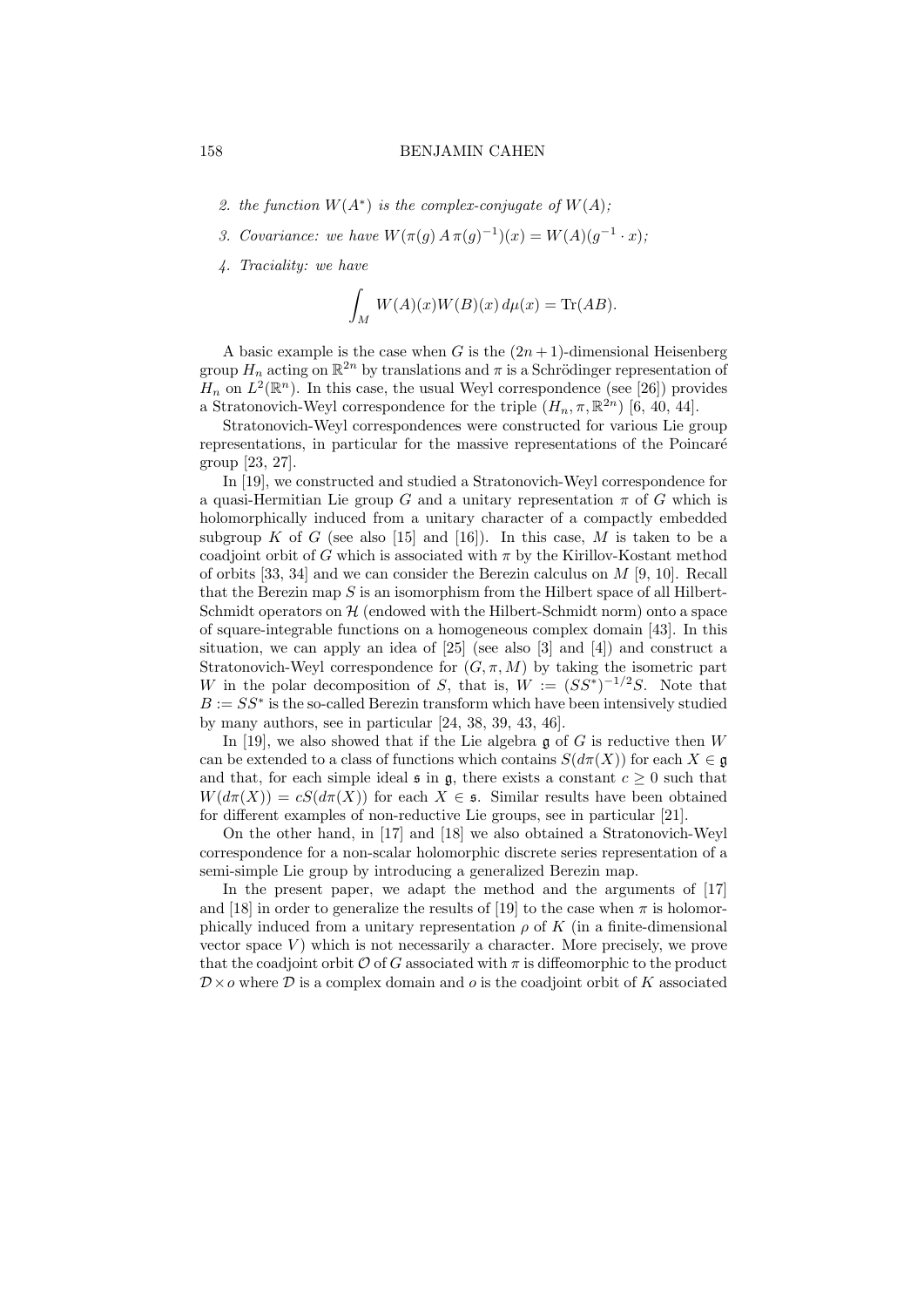with  $\rho$ . Then, following [17], we introduce a Berezin calculus for End(V)-valued functions on  $\mathcal{D}$ . By combining this calculus with the usual Berezin calculus s on  $o$ , we obtain a Berezin calculus S on  $\mathcal O$  which is G-equivariant with respect to  $\pi$ . Thus, we get a Stratonovich-Weyl correspondence for the triple  $(G, \pi, \mathcal{O})$ by taking the isometric part of S.

As an illustration, we consider the case when  $G$  is a Heisenberg motion group, that is, the semi-direct product of the  $(2n + 1)$ -Heisenberg group  $H_n$ with a compact subgroup of the unitary group  $U(n)$ . Note that Heisenberg motion groups play an important role in the theory of Gelfand pairs, since the study of a Gelfand pair of the form  $(K_0, N)$  where  $K_0$  is a compact Lie group acting by automorphisms on a nilpotent Lie group  $N$  can be reduced to that of the form  $(K_0, H_n)$  [7, 8].

In this case, the space H of  $\pi$  can be decomposed as  $\mathcal{H}_0 \otimes V$  where  $\mathcal{H}_0$  is the Fock space and we show that for each operator A on H of the form  $A_1 \otimes A_2$ we have the decomposition formula  $S(A)(Z,\varphi) = S_0(A_1)(Z) s(A_2)(\varphi)$  where  $S_0$  denotes the Berezin calculus on  $\mathcal{H}_0$ . Moreover, we verify that the Berezin transform takes a simple form and then can be extended to the functions of the form  $S(d\pi(X_1X_2\cdots X_p))$  for  $X_1, X_2, \ldots, X_p \in \mathfrak{g}$  and we compute explicitely  $W(d\pi(X))$  for  $X \in \mathfrak{g}$ .

## 2. Preliminaries

All the material of this section is taken from the excellent book of K.-H. Neeb, [37, Chapters VIII and XII], (see also [41, Chapter II] and, for the Hermitian case, [30, Chapter VIII] and [31, Chapter 6]).

Let g be a real quasi-Hermitian Lie algebra, that is, a real Lie algebra for which the centralizer in  $\mathfrak g$  of the center  $\mathcal Z(\mathfrak k)$  of a maximal compactly embedded subalgebra  $\mathfrak k$  coincides with  $\mathfrak k$  [37, p. 241]. We assume that  $\mathfrak g$  is not compact. Let  $\mathfrak{g}^c$  be the complexification of  $\mathfrak{g}$  and  $Z = X + iY \rightarrow Z^* = -X + iY$  the corresponding involution. We fix a compactly embedded Cartan subalgebra  $\mathfrak{h} \subset \mathfrak{k}$ , [37, p. 241], and we denote by  $\mathfrak{h}^c$  the corresponding Cartan subalgebra of  $\mathfrak{g}^c$ . We write  $\Delta := \Delta(\mathfrak{g}^c, \mathfrak{h}^c)$  for the set of roots of  $\mathfrak{g}^c$  relative to  $\mathfrak{h}^c$  and  $\mathfrak{g}^c = \mathfrak{h}^c \oplus \sum_{\alpha \in \Delta} \mathfrak{g}_{\alpha}$  for the root space decomposition of  $\mathfrak{g}^c$ . Note that  $\alpha(\mathfrak{h}) \in i\mathbb{R}$ for each  $\alpha \in \Delta$  [37, p. 233]. Recall that a root  $\alpha \in \Delta$  is called compact if  $\alpha([Z, Z^*]) > 0$  holds for some element  $Z \in \mathfrak{g}_{\alpha}$ . All other roots are called noncompact [37, p. 235]. We write  $\Delta_k$ , respectively  $\Delta_p$ , for the set of compact, respectively non-compact, roots. Note that  $\mathfrak{k}^c = \mathfrak{h}^c \oplus \sum_{\alpha \in \Delta_k} \mathfrak{g}_{\alpha}$  [37, p. 235]. Recall also that a subset  $\Delta^+ \subset \Delta$  is called a positive system if there exists an element  $X_0 \in i\mathfrak{h}$  such that  $\Delta^+ = {\alpha \in \Delta : \alpha(X_0) > 0}$  and  $\alpha(X_0) \neq 0$  for all  $\alpha \in \Delta$ . A positive system is then said to be adapted if for  $\alpha \in \Delta_k$  and  $\beta \in \Delta^+ \cap \Delta_p$  we have  $\beta(X_0) > \alpha(X_0)$ , [37, p. 236]. Here we fix a positive adapted system  $\Delta^+$  and we set  $\Delta_p^+ := \Delta^+ \cap \Delta_p$  and  $\Delta_k^+ := \Delta^+ \cap \Delta_k$ , see [37,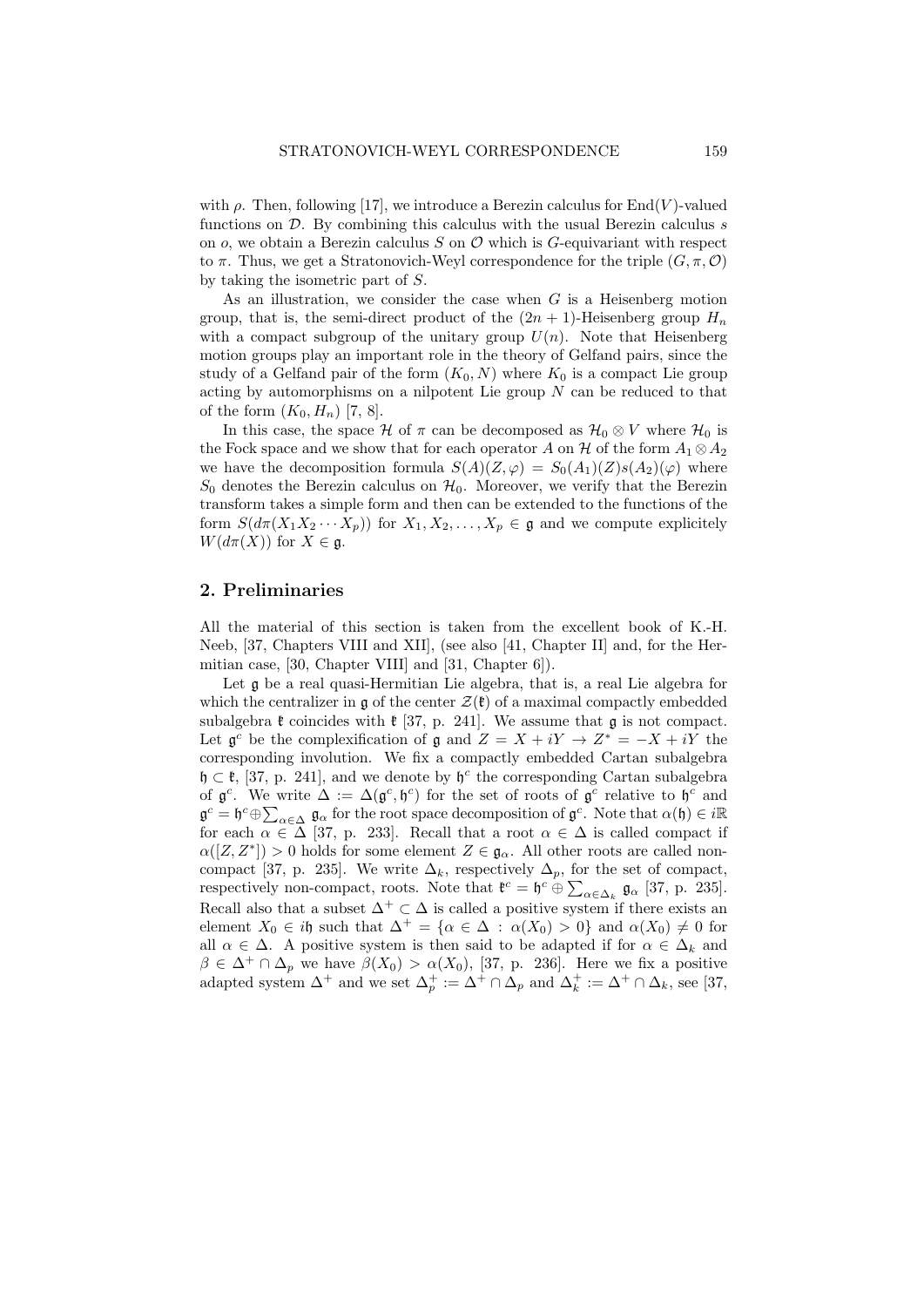p. 241].

Let  $G^c$  be a simply connected complex Lie group with Lie algebra  $\mathfrak{g}^c$  and  $G \subset G^c$ , respectively,  $K \subset G^c$ , the analytic subgroup corresponding to  $\mathfrak{g}$ , respectively,  $\mathfrak{k}$ . We also set  $K^c = \exp(\mathfrak{k}^c) \subset G^c$  as in [37, p. 506].

Let  $\mathfrak{p}^+ = \sum_{\alpha \in \Delta_p^+} \mathfrak{g}_\alpha$  and  $\mathfrak{p}^- = \sum_{\alpha \in \Delta_p^+} \mathfrak{g}_{-\alpha}$ . We denote by  $P^+$  and  $P^$ the analytic subgroups of  $G^c$  with Lie algebras  $\mathfrak{p}^+$  and  $\mathfrak{p}^-$ . Then G is a group of the Harish-Chandra type [37, p. 507], that is, the following properties are satisfied:

- 1.  $\mathfrak{g}^c = \mathfrak{p}^+ \oplus \mathfrak{k}^c \oplus \mathfrak{p}^-$  is a direct sum of vector spaces,  $(\mathfrak{p}^+)^* = \mathfrak{p}^-$  and  $[\mathfrak{k}^+,\mathfrak{p}^\pm]\subset \mathfrak{p}^\pm;$
- 2. The multiplication map  $P^+K^cP^- \to G^c$ ,  $(z, k, y) \to zky$  is a biholomorphic diffeomorphism onto its open image;
- 3.  $G \subset P^+K^cP^-$  and  $G \cap K^cP^- = K$ .

Moreover, there exists an open connected K-invariant subset  $\mathcal{D} \subset \mathfrak{p}^+$ such that one has  $G K^c P^- = \exp(D) K^c P^-$ , [37, p. 497]. We denote by  $\zeta : P^+K^cP^- \to P^+, \ \kappa : P^+K^cP^- \to K^c \text{ and } \eta : P^+K^cP^- \to P^- \text{ the }$ projections onto  $P^+$ -,  $K^c$ - and  $P^-$ -component. For  $Z \in \mathfrak{p}^+$  and  $g \in G^c$  with  $g \exp Z \in P^+ K^c P^-$ , we define the element  $g \cdot Z$  of  $\mathfrak{p}^+$  by  $g \cdot Z := \log \zeta(g \exp Z)$ . Note that we have  $\mathcal{D} = G \cdot 0$ .

We also denote by  $g \to g^*$  the involutive anti-automorphism of  $G^c$  which is obtained by exponentiating  $X \to X^*$ . We denote by  $p_{\mathfrak{p}^+}$ ,  $p_{\mathfrak{k}^c}$  and  $p_{\mathfrak{p}^-}$  the projections of  $\mathfrak{g}^c$  onto  $\mathfrak{p}^+$ ,  $\mathfrak{k}^c$  and  $\mathfrak{p}^-$  associated with the direct decomposition  $\mathfrak{g}^c = \mathfrak{p}^+ \oplus \mathfrak{k}^c \oplus \mathfrak{p}^-.$ 

The G-invariant measure on  $\mathcal D$  is  $d\mu(Z) := \chi_0(\kappa(\exp Z^* \exp Z)) d\mu_L(Z)$ where  $\chi_0$  is the character on  $K^c$  defined by  $\chi_0(k) = Det_{\mathfrak{p}^+}(\text{Ad }k)$  and  $d\mu_L(Z)$ is a Lebesgue measure on  $\mathcal{D}$  [37, p. 538].

Now, we construct a section of the action of G on D, that is, a map  $Z \rightarrow g_Z$ from D to G such that  $g_Z \cdot 0 = Z$  for each  $Z \in \mathcal{D}$ . Such a section will be needed later. In [20], we proved the following proposition.

PROPOSITION 2.1. Let  $Z \in \mathcal{D}$ . There exists a unique element  $k_Z$  in  $K^c$  such that  $k_Z^* = k_Z$  and  $k_Z^2 = \kappa(\exp Z^* \exp Z)^{-1}$ . Each  $g \in G$  such that  $g \cdot 0 = Z$ is then of the form  $g = \exp(-Z^*) \zeta(\exp Z^* \exp Z) k_Z^{-1} h$  where  $h \in K$ . Consequently, the map  $Z \to g_Z := \exp(-Z^*) \zeta (\exp Z^* \exp Z) k_Z^{-1}$  is a section for the action of G on D.

Note that we have

$$
g_Z = \exp(-Z^*) \zeta(\exp Z^* \exp Z) k_Z^{-1}
$$
  
=  $\exp Z \eta(\exp Z^* \exp Z)^{-1} \kappa(\exp Z^* \exp Z)^{-1} k_Z^{-1}$   
=  $\exp Z \eta(\exp Z^* \exp Z)^{-1} k_Z$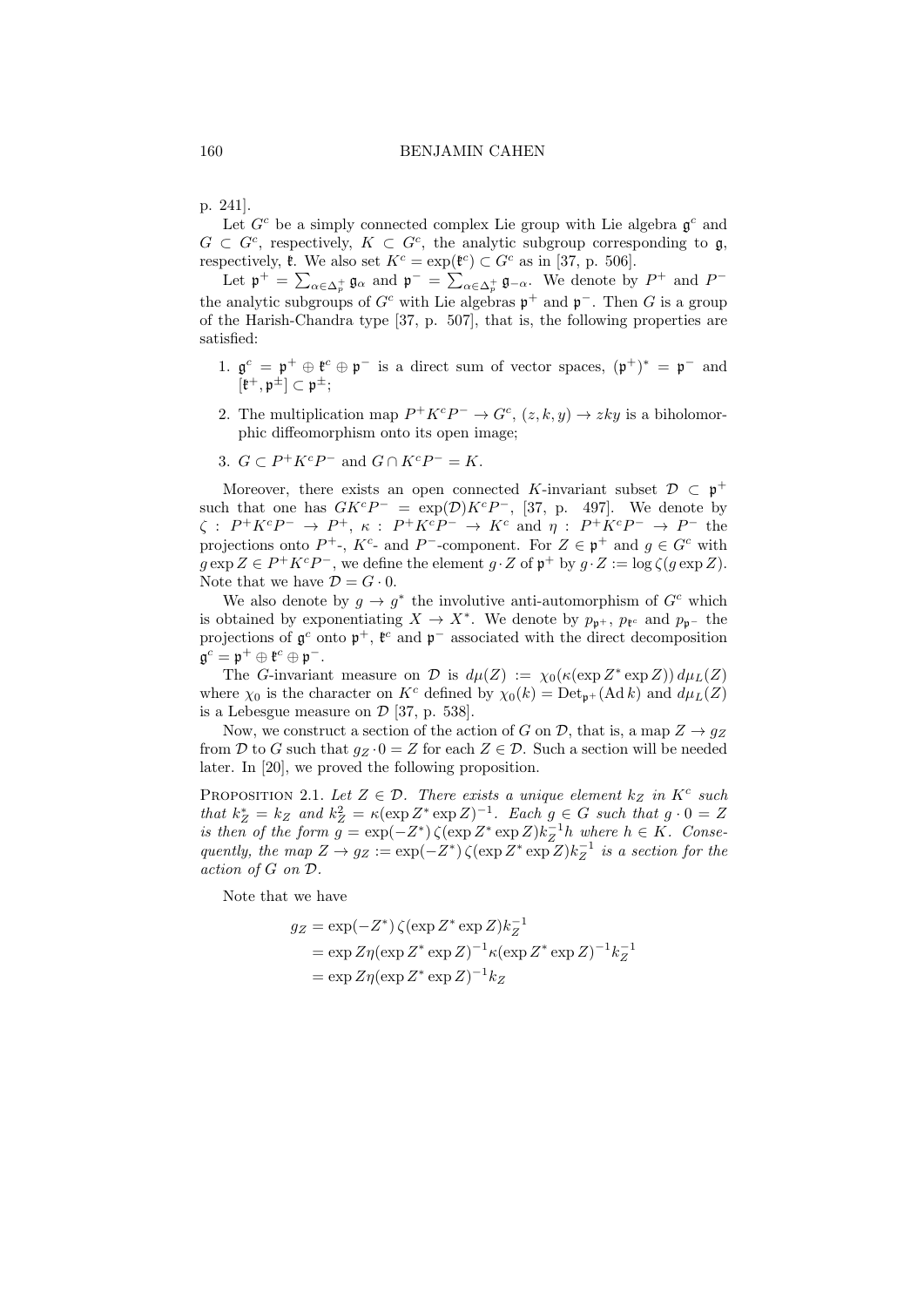and then  $\kappa(g_Z) = k_Z$ .

# 3. Representations

Let  $(\rho, V)$  be a (finite-dimensional) unitary irreducible representation of K with highest weight  $\lambda$  (relative to  $\Delta_c^+$ ). We also denote by  $\rho$  the extension of ρ to  $K^c$  and by  $\tilde{\rho}$  the extension of  $\rho$  to  $K^cP^-$  which is trivial on  $P^-$ . First, we verify that the representation  $\pi$  of G which is associated with  $\rho$  as in [37, Proposition XII.2.1], can be obtained by holomorphic induction from  $\rho$ .

Let us introduce the Hilbert G-bundle  $L := G \times_{\rho} V$  over  $G/K$ . Recall that an element of  $L$  is an equivalence class

$$
[g, v] = \{(gk, \rho(k)^{-1}v) : k \in K\}
$$

where  $g \in G$ ,  $v \in V$  and that G acts on L by left translations:  $g[g', v] := [gg', v]$ .

The projection map  $[g, v] \rightarrow gK$  is then G-equivariant. The G-invariant Hermitian structure on  $L$  is given by

$$
\langle [g,v], [g,v'] \rangle = \langle v,v' \rangle_V
$$

where  $q \in G$  and  $v, v' \in V$ .

The space  $G/K$  being endowed with the complex structure defined in Section 2, let  $\mathcal{H}^0$  be the space of all holomorphic sections s of L which are squareintegrable with respect to the invariant measure  $\mu_0$  on  $G/K$ , that is,

$$
||s||_{\mathcal{H}^0}^2 = \int_{G/K} \langle s(p), s(p) \rangle d\mu_0(p) < +\infty.
$$

We can consider the action  $\pi_0$  of G on  $\mathcal{H}^0$  defined by

$$
(\pi_0(g) s)(p) = g s(g^{-1}p).
$$

Recall also that the map  $gK \to \log \zeta(g)$  is a diffeomorphism from  $G/K$ onto D (see Section 2) whose inverse is the diffeomorphism  $\sigma$  from D onto  $G/K$  defined by  $\sigma(Z) = g_Z K$ . We can verify that  $\sigma$  intertwines the natural action of G on  $G/K$  and the action of G on D introduced in Section 2, that is, we have  $\sigma(g \cdot Z) = g\sigma(Z)$  for each  $Z \in \mathcal{D}$  and each  $g \in G$ . Then we have  $\mu_0 = (\sigma^{-1})^*(\mu).$ 

Now, we will introduce a realization of  $\pi_0$  on a space of functions on  $\mathcal{D}$ . To this aim, we associate with any  $s \in \mathcal{H}^0$  the function  $f_s : \mathcal{D} \to V$  defined by  $s(\sigma(Z)) = [g_Z, \tilde{\rho}(g_Z^{-1} \exp Z) f_s(Z)].$  Then, for each s and s' in  $\mathcal{H}^0$ , we have

$$
\langle s(\sigma(Z)), s'(\sigma(Z)) \rangle = \langle \tilde{\rho}(g_Z^{-1} \exp Z) f_s(Z), \tilde{\rho}(g_Z^{-1} \exp Z) f_{s'}(Z) \rangle_V
$$
  
= 
$$
\langle \tilde{\rho}(g_Z^{-1} \exp Z)^* \tilde{\rho}(g_Z^{-1} \exp Z) f_s(Z), f_{s'}(Z) \rangle_V
$$
  
= 
$$
\langle \tilde{\rho}(\kappa(\exp Z^* \exp Z)) f_s(Z), f_{s'}(Z) \rangle_V
$$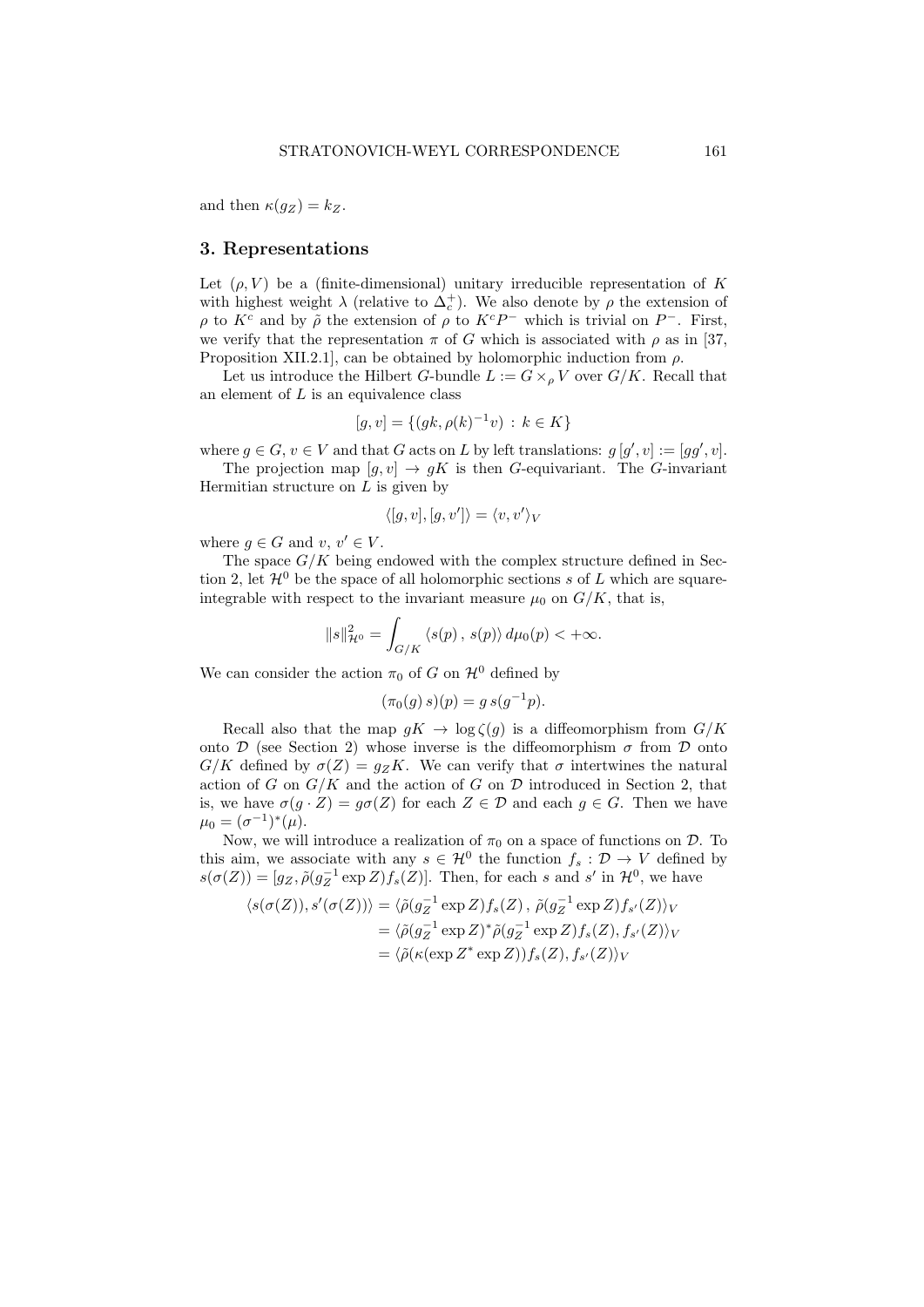since  $g_Z^* g_Z = e$  (the unit element of G).

This implies that

$$
\langle s \, , \, s' \rangle_{\mathcal{H}^0} = \int_{\mathcal{D}} \langle \rho(\kappa(\exp Z^* \exp Z)) f_s(Z) \, , \, f_{s'}(Z) \rangle_V \, d\mu(Z).
$$

This leads us to introduce the Hilbert space  $H$  of all holomorphic functions  $f: \mathcal{D} \to V$  such that

$$
||f||_{\mathcal{H}}^2 := \int_{\mathcal{D}} \langle \rho(\kappa(\exp Z^* \exp Z)) f(Z), f(Z) \rangle_V d\mu(Z) < +\infty.
$$

On the other hand, for each  $s \in \mathcal{H}^0$ ,  $g \in G$  and  $Z \in \mathcal{D}$ , we have

$$
(\pi_0(g) s)(\sigma(Z)) = gs(g^{-1}\sigma(Z))
$$
  
=  $g[g_{g^{-1}}.z, \tilde{\rho}(g_{g^{-1}}^{-1}.z \exp(g^{-1} \cdot Z))f_s(g^{-1} \cdot Z)]$   
=  $[gz, \tilde{\rho}(g_Z^{-1} g \exp(g^{-1} \cdot Z))f_s(g^{-1} \cdot Z)].$ 

Then we get

$$
f_{\pi_0(g)s}(Z) = \tilde{\rho}(g_Z^{-1} \exp Z)^* \tilde{\rho}(g_Z^{-1} g \exp(g^{-1} \cdot Z)) f_s(g^{-1} \cdot Z)
$$
  
= 
$$
\tilde{\rho}(\exp(-Z) g \exp(g^{-1} \cdot Z)) f_s(g^{-1} \cdot Z).
$$

Now, noting that

$$
g^{-1}\exp Z = \exp(g^{-1} \cdot Z)\kappa(g^{-1}\exp Z)\eta(g^{-1}\exp Z),
$$

we obtain

$$
f_{\pi_0(g) s}(Z) = \rho(\kappa(g^{-1} \exp Z))^{-1} f_s(g^{-1} \cdot Z).
$$

Let  $J(g, Z) := \rho(\kappa(g \exp Z))$  for  $g \in G$  and  $Z \in \mathcal{D}$ . Hence we can conclude that the equality

$$
(\pi(g)f)(Z) = J(g^{-1}, Z)^{-1}f(g^{-1} \cdot Z)
$$

defines a unitary representation  $\pi$  of G on H which is unitarily equivalent to  $\pi_0$ . This is precisely the representation of G introduced in [37, Proposition XII.2.1]. Note also that  $\pi$  is irreducible since  $\rho$  is irreducible, [37, p. 515].

We denote  $K(Z, W) := \rho(\kappa(\exp W^* \exp Z))^{-1}$  for  $Z, W \in \mathcal{D}$ . The evaluation maps  $K_Z : \mathcal{H} \to V, f \to f(Z)$  are continuous [37, p. 539]. The generalized coherent states of H are the maps  $E_Z = K_Z^* : V \to H$  defined by  $\langle f(Z), v \rangle_V = \langle f, E_Z v \rangle$  for  $f \in \mathcal{H}$  and  $v \in V$ .

We have the following result, see [37, p. 540].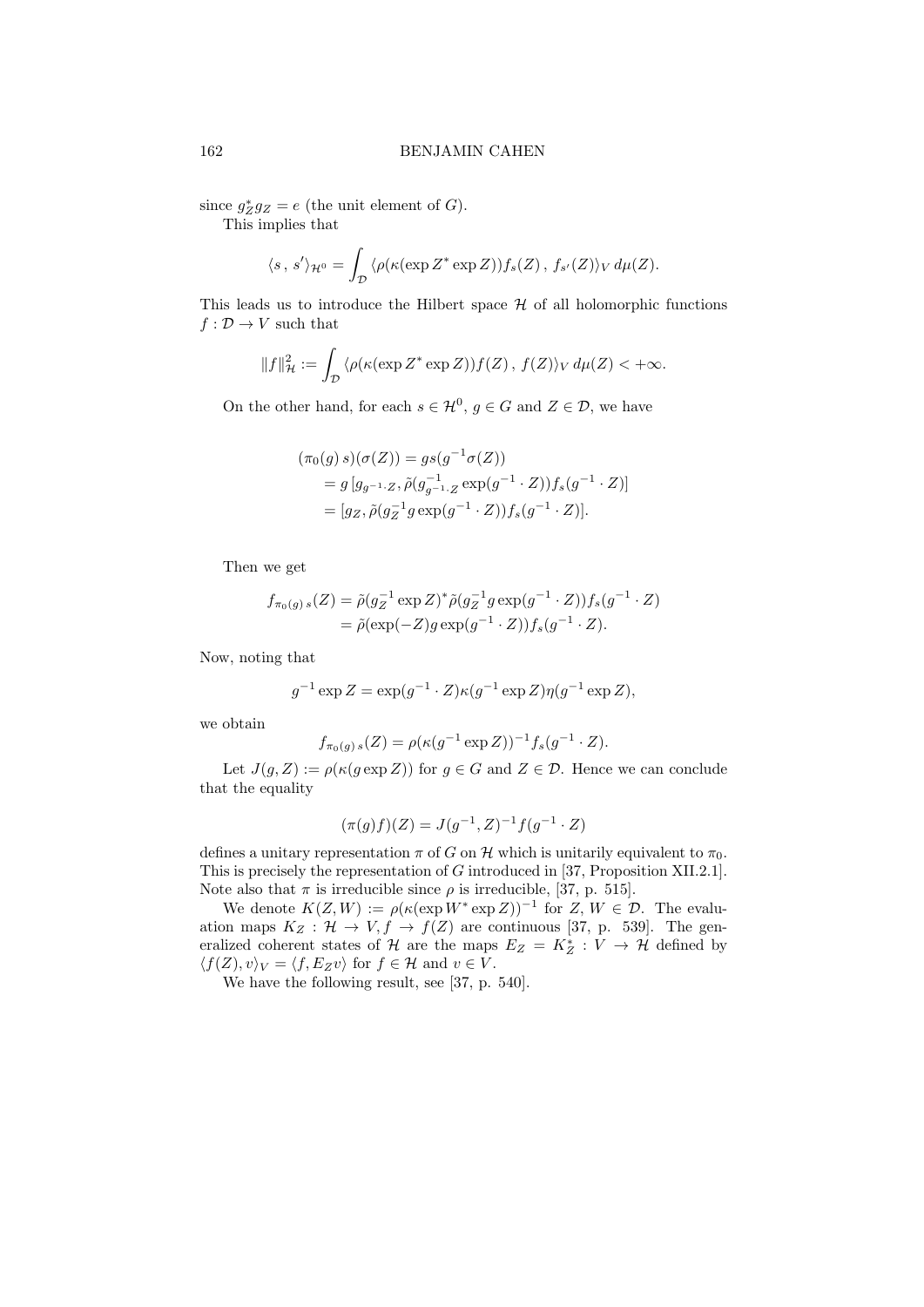PROPOSITION 3.1. (1) There exists a constant  $c_{\rho} > 0$  such that  $E^*_{Z}E_W =$  $c_{\rho}K(Z, W)$  for each  $Z, W \in \mathcal{D}$ .

(2) For  $g \in G$  and  $Z \in \mathcal{D}$ , we have  $E_{g \cdot Z} = \pi(g) E_Z J(g, Z)^*$ .

In the rest of this section, we give an explicit expression for the derived representation  $d\pi$ . We use the following notation. If L is a Lie group and X is an element of the Lie algebra of L then we denote by  $X^+$  the right invariant vector field on L generated by X, that is,  $X^+(h) = \frac{d}{dt}(\exp tX)h|_{t=0}$  for  $h \in L$ . Then, by differentiating the multiplication map from  $P^+ \times K^c \times P^-$  onto  $P^+ K^c P^-$ , we can easily prove the following result.

LEMMA 3.2. Let  $X \in \mathfrak{g}^c$  and  $g = z k y$  where  $z \in P^+$ ,  $k \in K^c$  and  $y \in P^-$ . We have

1. 
$$
d\zeta_g(X^+(g)) = (\text{Ad}(z) p_{\mathfrak{p}^+}(\text{Ad}(z^{-1}) X))^+(z).
$$
  
\n2.  $d\kappa_g(X^+(g)) = (p_{\mathfrak{k}^c}(\text{Ad}(z^{-1}) X))^+(k).$   
\n3.  $d\eta_g(X^+(g)) = (\text{Ad}(k^{-1}) p_{\mathfrak{p}^-}(\text{Ad}(z^{-1}) X))^+(y).$ 

From this lemma, we deduce the following proposition (see also [37, p. 515]).

PROPOSITION 3.3. For  $X \in \mathfrak{g}^c$  and  $f \in \mathcal{H}$ , we have

$$
\left(d\pi(X)f\right)(Z) = d\rho\left(p_{\mathfrak{k}^c}(e^{-\operatorname{ad}Z}X)\right)f(Z) - \left(df\right)_{Z}\left(\frac{\operatorname{ad}Z}{1 - e^{-\operatorname{ad}Z}p_{\mathfrak{p}^+}(e^{-\operatorname{ad}Z}X)}\right).
$$

## 4. Berezin calculus

Here, we first introduce the Berezin calculus associated with  $\rho$ , see [5, 14, 45]. Let  $\lambda \in (\mathfrak{h}^c)^*$  denote the highest weight of  $\rho$  relative to  $\Delta_c^+$ . Let  $\varphi_0 := -i\lambda \in$  $(\mathfrak{h}^c)^*$ . We also denote by  $\varphi_0$  the restriction to  $\mathfrak{k}$  of the trivial extension of  $\varphi_0$ to  $\mathfrak{k}^c$ . Then the orbit  $o(\varphi_0)$  of  $\varphi_0$  under the coadjoint action of K is said to be associated with  $\rho$  [13, 45].

Note that a complex structure on  $o(\varphi_0)$  is then defined by the diffeomorphism  $o(\varphi_0) \simeq K/H \simeq K^c/H^c N^-$  where  $N^-$  is the analytic subgroup of  $K^c$ with Lie algebra  $\sum_{\alpha \in \Delta_c^+} \mathfrak{g}_{-\alpha}$ .

Without loss of generality, we can assume that  $V$  is a space of holomorphic functions on  $o(\varphi_0)$  as in [14]. For each  $\varphi \in o(\varphi_0)$  there exists a unique function  $e_{\varphi} \in V$  (called a coherent state) such that  $a(\varphi) = \langle a, e_{\varphi} \rangle_V$  for each  $a \in V$ . The Berezin calculus on  $o(\varphi_0)$  associates with each operator B on V the complexvalued function  $s(B)$  on  $o(\varphi_0)$  defined by

$$
s(B)(\varphi)=\frac{\langle Be_{\varphi},e_{\varphi}\rangle_V}{\langle e_{\varphi},e_{\varphi}\rangle_V}
$$

which is called the symbol of  $B$ . In the following proposition, we recall some basic properties of the Berezin calculus, see for instance [5, 14, 22].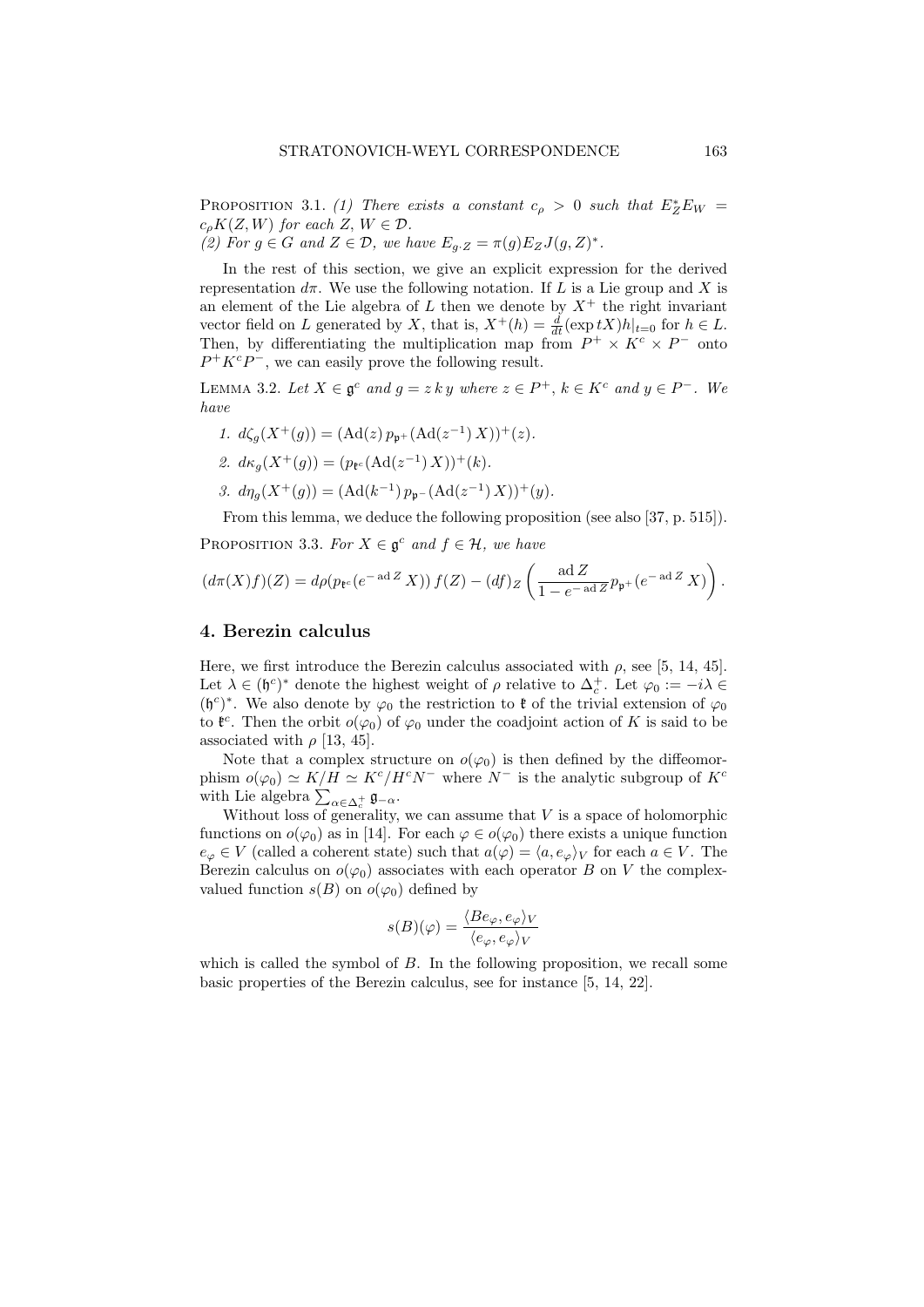PROPOSITION 4.1. 1. The map  $B \to s(B)$  is injective.

- 2. For each operator B on V, we have  $s(B^*) = \overline{s(B)}$ .
- 3. For each  $\varphi \in o(\varphi_0)$ ,  $k \in K$  and  $B \in End(V)$ , we have

$$
s(B)(\mathrm{Ad}(k)\varphi) = s(\rho(k)^{-1}B\rho(k))(\varphi).
$$

4. For each  $U \in \mathfrak{k}$  and  $\varphi \in o(\varphi_0)$ , we have  $s(d\rho(U))(\varphi) = i\beta(\varphi, U)$ .

In order to define the Berezin symbol  $S(A)$  of an operator A on  $H$ , we first define the pre-symbol  $S_0(A)$  of A as a End(V)-valued function on  $\mathcal{D}$ , following [2, 17, 32].

Let  $\mathcal{H}^s$  be the subspace of H generated by the functions  $E_Zv$  for  $Z \in \mathcal{D}$  and  $v \in V$ . Clearly,  $\mathcal{H}^s$  is a dense subspace of  $\mathcal{H}$ . Let C be the space consisting of all operators A on  $\mathcal H$  such that the domain of A contains  $\mathcal H^s$  and the domain of  $A^*$  also contains  $\mathcal{H}^s$ . We define the pre-symbol  $S_0(A)$  of  $A \in \mathcal{C}$  by

$$
S_0(A)(Z) = c_{\rho}^{-1} \rho(k_Z^{-1}) E_Z^* A E_Z \rho(k_Z^{-1})^*
$$

and then the Berezin symbol  $S(A)$  of A is defined as the complex-valued function on  $\mathcal{D} \times o(\varphi_0)$  given by

$$
S(A)(Z, \varphi) = s(S_0(A)(Z))(\varphi).
$$

In order to establish that  $S_0$  hence S are G-equivariant with respect to  $\pi$ , we need the following lemma.

LEMMA 4.2. For  $g \in G$  and  $Z \in \mathcal{D}$ , let  $k(g, Z) := k_Z^{-1} \kappa (g \exp Z)^{-1} k_{g \cdot Z}$ . Then we have  $k(g, Z) = g_Z^{-1} g^{-1} g_{g \cdot Z}$ . In particular,  $k(g, Z)$  is an element of K.

*Proof.* Let  $g \in G$  and  $Z \in \mathcal{D}$ . We can write  $g_Z = \exp Z k_Z y$  where  $y \in P^-$ . Then, on the one hand, we have

$$
gg_Z = g \exp Zk_Z y = \exp(g \cdot Z) \kappa (g \exp Z) \eta (g \exp Z) k_Z y.
$$

On the other hand, we can also write  $g_{g \cdot Z} = \exp(g \cdot Z) k_{g \cdot Z} y'$  where  $y' \in P^-$ . Since  $(gg_Z) \cdot 0 = g \cdot Z = g_{g \cdot Z} \cdot 0$ , we see that  $k := (gg_Z)^{-1} g_{g \cdot Z}$  is an element of K. Then, by replacing  $gg_Z$  and  $g_g$  by the above expressions we get

$$
k = y^{-1} k_Z^{-1} \eta (g \exp Z)^{-1} \kappa (g \exp Z)^{-1} k_g. z y'.
$$

Thus, applying  $\kappa$ , we obtain  $k = k(g, Z)$  hence the result.

 $\Box$ 

PROPOSITION 4.3. 1. Each  $A \in \mathcal{C}$  is determined by  $S_0(A)$ .

2. For each  $A \in \mathcal{C}$  and each  $Z \in \mathcal{D}$ , we have  $S_0(A^*)(Z) = S_0(A)(Z)^*$ .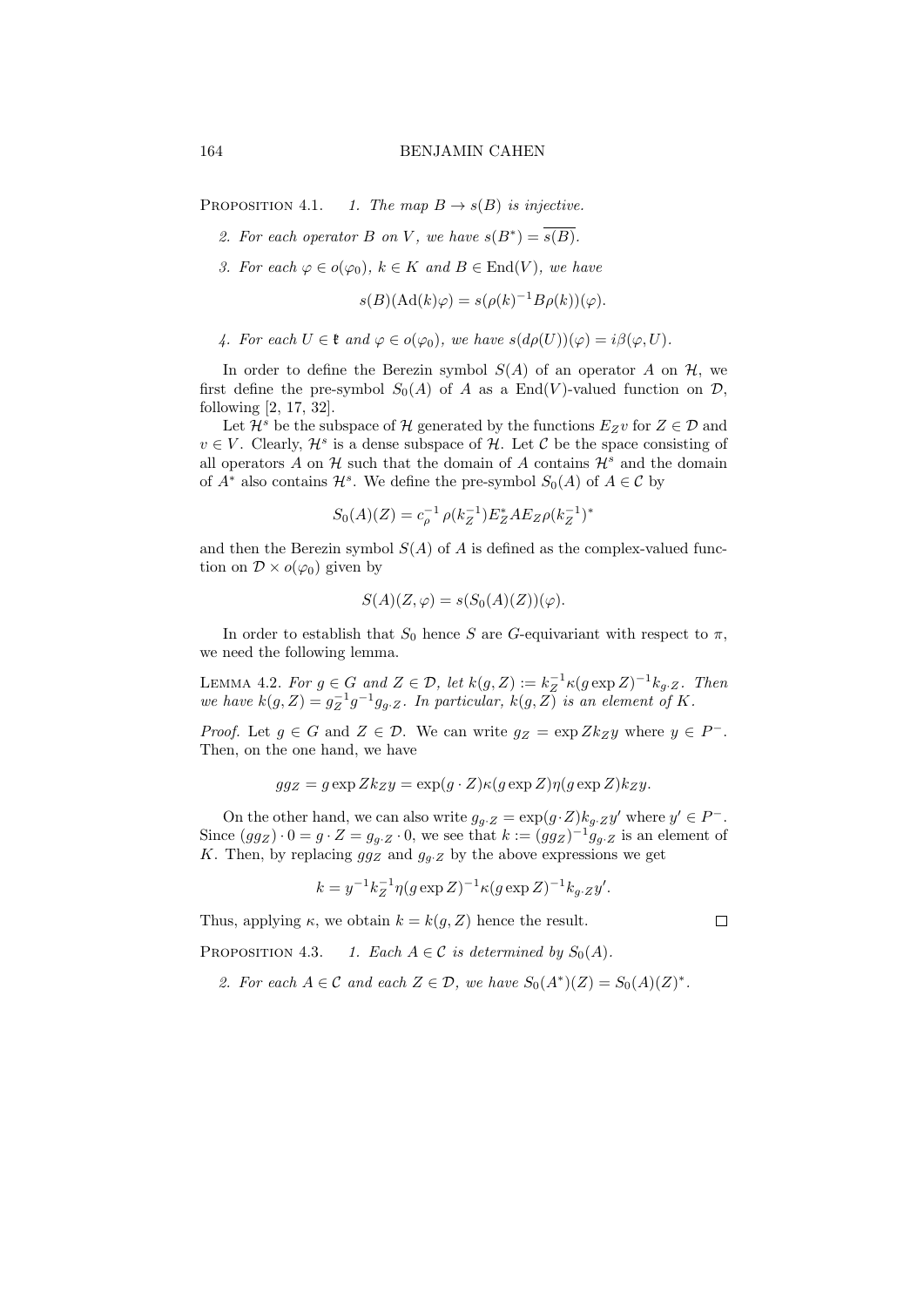- 3. For each  $Z \in \mathcal{D}$ , we have  $S_0(I)(Z) = I_V$ . Here I denotes the identity operator of  $H$  and  $I_V$  the identity operator of  $V$ .
- 4. For each  $A \in \mathcal{C}$ ,  $g \in G$  and  $Z \in \mathcal{D}$ , we have

$$
S_0(A)(g \cdot Z) = \rho(k(g, Z))^{-1} S_0(\pi(g)^{-1} A \pi(g))(Z) \rho(k(g, Z)).
$$

Proof. The proof is similar to that of [17, Proposition 4.1]. Following [37, p. 15], we associate with any operator  $A \in \mathcal{C}$  the function  $K_A(Z, W) := E^*_Z A E_W$ .

1. Let  $A \in \mathcal{C}$ . Since we have

$$
\langle (Af)(Z), v \rangle_V = \langle Af, E_Z v \rangle = \langle f, A^* E_Z v \rangle
$$
  
= 
$$
\int_{\mathcal{D}} \langle K(W, W)^{-1} f(W), (A^* E_Z v)(W) \rangle_V d\mu(W)
$$
  
= 
$$
\int_{\mathcal{D}} \langle K(W, W)^{-1} f(W), K_A(Z, W)^* v \rangle_V d\mu(W)
$$

we see that A is determined by  $K_A$ . Moreover, since  $K_A(Z, W)$  is clearly holomorphic in the variable  $Z$  and anti-holomorphic in the variable  $W$ , we also see that  $K_A$  hence A is determined by  $K_A(Z, Z)$  or, equivalently, by  $S_0(A)(Z)$ .

2. Clearly, for each  $A \in \mathcal{C}$ ,  $Z, W \in \mathcal{D}$ , we have  $K_{A^*}(Z, W) = K_A(W, Z)^*$ . The result follows.

3. Let  $Z \in \mathcal{D}$ . We have

$$
E_Z^* E_Z = c_\rho K(Z, Z) = c_\rho \rho (\kappa (\exp Z^* \exp Z))^{-1} = c_\rho \rho (k_Z k_Z^*).
$$

The result therefore follows.

4. Let  $A \in \mathcal{C}$ ,  $g \in G$  and  $Z \in \mathcal{D}$ . We have

$$
S_0(A)(g \cdot Z) = \frac{1}{c_\rho} \rho(k_{g \cdot Z}^{-1}) E_{g \cdot Z}^* A E_{g \cdot Z} \rho(k_{g \cdot Z}^{-1})^*
$$
  
\n
$$
= \frac{1}{c_\rho} \rho(k_{g \cdot Z}^{-1}) \rho(\kappa(g \exp Z)) E_Z^* \pi(g)^{-1} A \pi(g) E_Z \rho(\kappa(g \exp Z))^* \rho(k_{g \cdot Z}^{-1})^*
$$
  
\n
$$
= \frac{1}{c_\rho} \rho(k(g, Z))^{-1} \rho(k_Z^{-1}) E_Z^* \pi(g)^{-1} A \pi(g) E_Z \rho(k_Z^{-1})^* \rho(k(g, Z))
$$
  
\n
$$
= \rho(k(g, Z))^{-1} S_0(\pi(g)^{-1} A \pi(g))(Z) \rho(k(g, Z)).
$$

From this proposition and Proposition 4.1 we immediately deduce the following proposition.

PROPOSITION 4.4. 1. Each  $A \in \mathcal{C}$  is determined by  $S(A)$ .

2. For each  $A \in \mathcal{C}$ , we have  $S(A^*) = \overline{S(A)}$ .

 $\Box$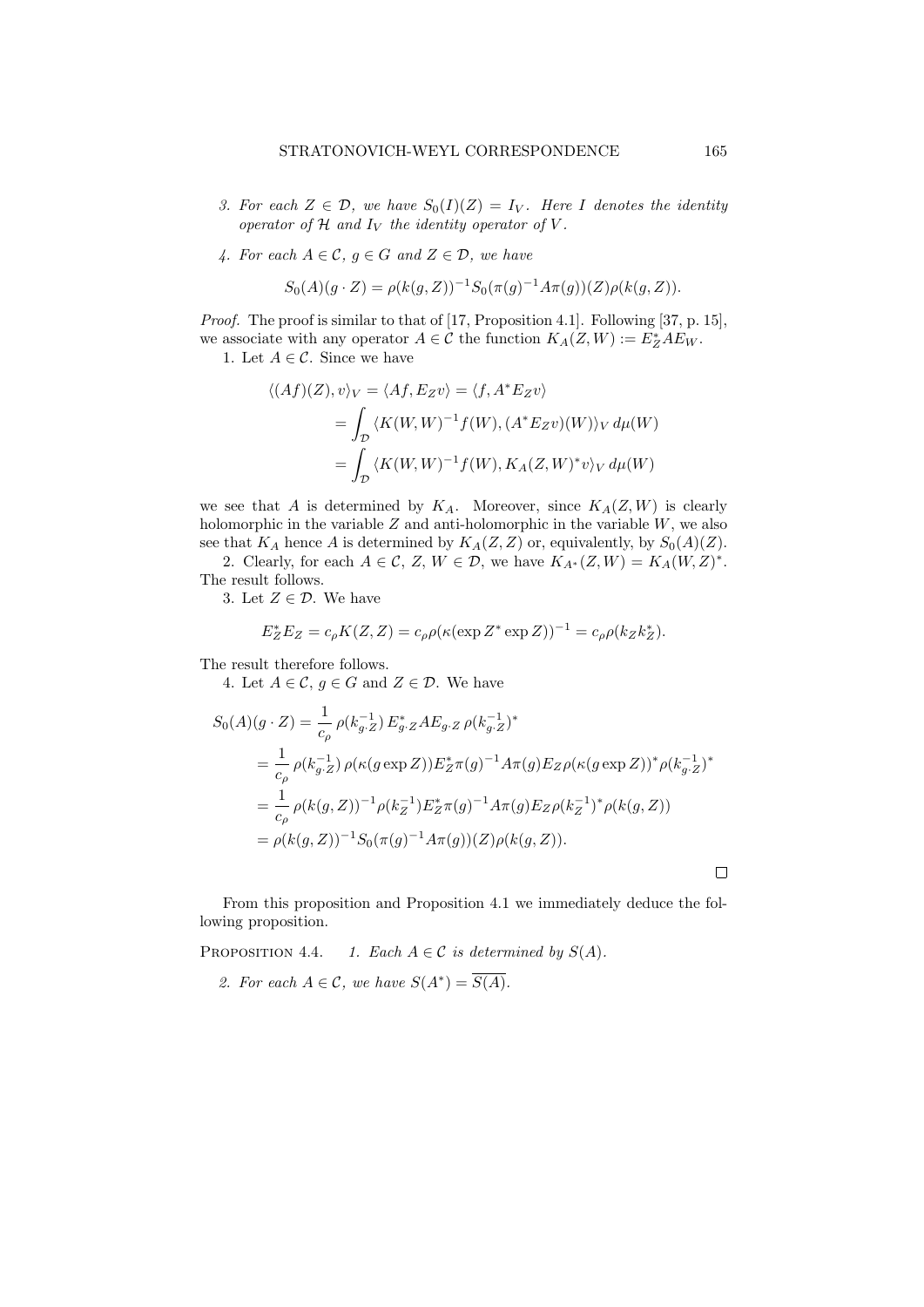- 3. We have  $S(I) = 1$ .
- 4. For each  $A \in \mathcal{C}$ ,  $g \in G$ ,  $Z \in \mathcal{D}$  and  $\varphi \in o(\varphi_0)$ , we have

$$
S(A)(g \cdot Z, \varphi) = S(\pi(g)^{-1} A \pi(g))(Z, \mathrm{Ad}(k(g, Z))\varphi).
$$

# 5. Berezin symbols of representation operators

In this section, we give some simple formulas for the Berezin pre-symbol of  $\pi(g)$  for  $g \in G$  and for the Berezin symbol of  $d\pi(X)$  for  $X \in \mathfrak{g}^c$ .

PROPOSITION 5.1. For  $g \in G$  and  $Z \in \mathcal{D}$ , we have

$$
S_0(\pi(g))(Z) = \rho \left( k_Z^{-1} \kappa(\exp Z^* g^{-1} \exp Z)^{-1} (k_Z^{-1})^* \right).
$$

*Proof.* For each  $g \in G$ , we have

$$
S_0(\pi(g))(0) = c_\rho^{-1} E_0^* \pi(g) E_0 = c_\rho^{-1} E_0^* E_{g \cdot 0} J(g, 0)^{*-1}
$$
  
=  $K(0, g \cdot 0) J(g, 0)^{*-1} = \rho(\kappa(g))^{*-1} = \rho(\kappa(g^{-1}))^{-1}$ 

by Proposition 3.1.

Now, by using  $G$ -equivariance of  $S_0$  (see Proposition 4.3), we get

$$
S_0(\pi(g))(Z) = S_0(\pi(g_Z^{-1}gg_Z))(0) = \rho(\kappa(g_Z^{-1}g^{-1}gg_Z))^{-1}.
$$

But writing  $g_Z = \exp Zk_Z y$  with  $y \in P^-$  we see that

$$
g_Z^{-1}g^{-1}g_Z = g_Z^*g^{-1}g_Z = y^*k_Z^* \exp Z^*g^{-1} \exp Zk_Zy
$$

hence  $\kappa(g_Z^{-1}g^{-1}g_Z) = k_Z^* \kappa(\exp Z^*g^{-1} \exp Z) k_Z$ . This gives the result.  $\Box$ 

Now, we aim to compute  $S_0(d\pi(X))$  and  $S(d\pi(X))$  for  $X \in \mathfrak{g}^c$ . For  $\varphi \in \mathfrak{k}^*$ , we also denote by  $\varphi$  the restriction to  $\mathfrak g$  of the extension of  $\varphi$  to  $\mathfrak g^c$  which vanishes on  $p^{\pm}$ . Then we have the following result.

PROPOSITION 5.2. 1. For each  $g \in G$  and  $Z \in \mathcal{D}$ , we have

$$
S_0(d\pi(X))(Z) = (d\rho \circ p_{\mathfrak{k}^c})(\text{Ad}(g_Z^{-1})X).
$$

2. For each  $g \in G$ ,  $Z \in \mathcal{D}$  and  $\varphi \in o(\varphi_0)$ , we have

$$
S(d\pi(X))(Z,\varphi) = i \langle \operatorname{Ad}^*(g_Z)\varphi, X \rangle.
$$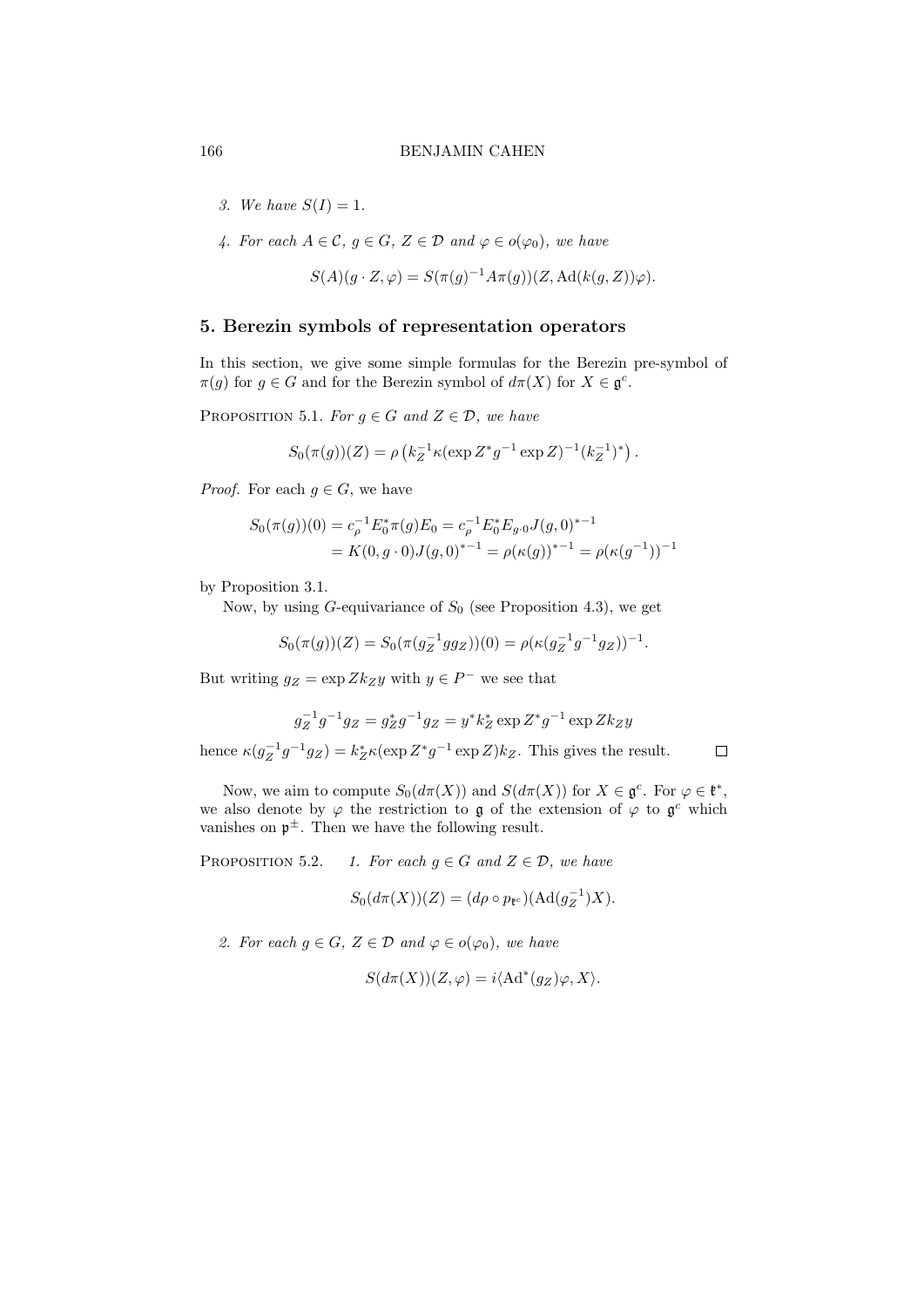Proof. We can deduce the first statement from the preceding proposition. Indeed, by using Lemma 3.2 we get

$$
\frac{d}{dt} \rho(\kappa(\exp Z^* \exp(-tX) \exp Z)^{-1})|_{t=0}
$$
  
=  $\rho(\kappa(\exp Z^* \exp Z)^{-1})(d\rho \circ p_{\mathfrak{k}^c})(\text{Ad}(\zeta(\exp Z^* \exp Z)^{-1} \exp Z^*)X).$ 

Recall that we have  $g_Z = \exp(-Z^*) \zeta(\exp Z^* \exp Z) k_Z^{-1}$ . Then we obtain

$$
S_0(d\pi(X))(Z) = (d\rho \circ p_{\mathfrak{k}^c}) (\operatorname{Ad}(k_Z \zeta(\exp Z^* \exp Z)^{-1} \exp Z^*)X)
$$
  
=  $(d\rho \circ p_{\mathfrak{k}^c}) (\operatorname{Ad}(g_Z^{-1})X).$ 

The second statement follows from the first and 4 of Proposition 4.1.  $\Box$ 

We are then lead to consider the map  $\Psi : \mathcal{D} \times o(\varphi_0) \to \mathfrak{g}^*$  defined by  $\Psi(Z,\varphi) = \text{Ad}^*(g_Z)\varphi$ . Note that by 4 of Proposition 4.4 and 2 of Proposition 5.2 we have

$$
\Psi(g \cdot Z, \varphi) = \mathrm{Ad}^*(g) \, \Psi(Z, \mathrm{Ad}^*(k(g, Z))\varphi) \tag{1}
$$

for each  $g \in G$ ,  $Z \in \mathcal{D}$  and  $\varphi \in o(\varphi_0)$ .

We say that  $\xi_0 \in \mathfrak{g}^*$  is *regular* if the stabilizer  $G(\xi_0)$  of  $\xi_0$  for the coadjoint action is connected and if the Hermitian form  $(Z, W) \to \langle \xi_0, [Z, W^*] \rangle$  is not isotropic. Recall that we have denoted by  $\varphi_0 \in \mathfrak{g}^*$  the restriction to  $\mathfrak{g}$  of the trivial extension to  $\mathfrak{g}^c$  of  $-i\lambda \in \mathfrak{h}^*$  where  $\lambda$  is the highest weight of  $\rho$ . Let  $\mathcal{O}(\varphi_0)$  be the orbit of  $\varphi_0 \in \mathfrak{g}^*$  for the coadjoint action of G and let  $K(\varphi_0)$  be the stabilizer of  $\varphi_0$  for the coadjoint action of K. We assume that  $\varphi_0$  is regular. Then we have the following result.

LEMMA 5.3. We have  $G(\varphi_0) = K(\varphi_0)$ .

*Proof.* Let us denote by  $\mathfrak{g}(\varphi_0)$  and  $\mathfrak{k}(\varphi_0)$  the Lie algebras of  $G(\varphi_0)$  and  $K(\varphi_0)$ . We first show that  $\mathfrak{g}(\varphi_0) = \mathfrak{k}(\varphi_0)$ .

Let  $X \in \mathfrak{g}(\varphi_0)$ . Then we have  $\langle \varphi_0, [X, X'] \rangle = 0$  for each  $X' \in \mathfrak{g}^c$ . Now, we can write  $X = Z + H + Y$  where  $Z \in \mathfrak{p}^+, H \in \mathfrak{k}^c$  and  $Y \in \mathfrak{p}^-$ . Take  $X' = Z$ in the preceding equation and recall that we have  $\varphi_0|_{\mathfrak{p}^\pm} = 0$  and  $[\mathfrak{k}^c, \mathfrak{p}^\pm] \subset \mathfrak{p}^\pm$ . Thus we get  $\langle \varphi_0, [Z, Z^*] \rangle = 0$  hence  $Z = 0$ . Similarly, we obtain  $Y = 0$ . This gives  $X = H \in \mathfrak{k}(\varphi_0)$ . This shows that  $\mathfrak{g}(\varphi_0) = \mathfrak{k}(\varphi_0)$ .

Now,  $G(\varphi_0)$  is connected by hypothesis and  $K(\varphi_0)$  is also connected by [35, Lemma 5]. Since  $K(\varphi_0) \subset G(\varphi_0)$ , we can conclude that  $G(\varphi_0) = K(\varphi_0)$ .  $\Box$ 

We are now in position to establish the following proposition.

PROPOSITION 5.4. The map  $\Psi$  is a diffeomorphism form  $\mathcal{D}\times o(\varphi_0)$  onto  $\mathcal{O}(\varphi_0)$ .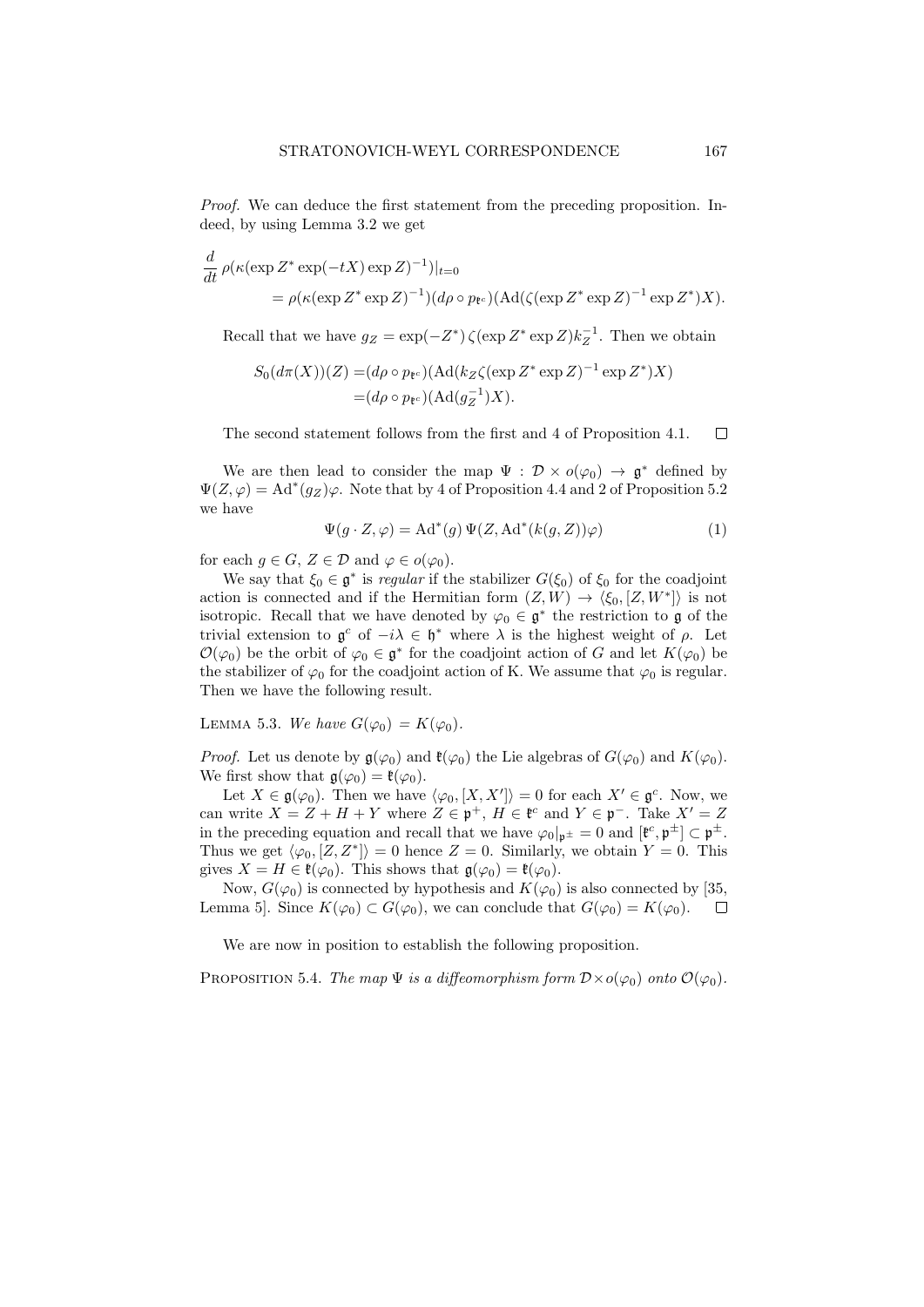*Proof.* For each  $g \in G$ , one has

$$
Ad^*(g)\varphi_0 = Ad^*(g)\Psi(0,\varphi_0) = \Psi(g \cdot 0, Ad^*(k(g,0))\varphi_0).
$$

This implies that  $\Psi$  takes values in  $\mathcal{O}(\varphi_0)$  and that  $\Psi$  is surjective.

Now, let  $(Z, \varphi)$  and  $(Z', \varphi')$  in  $\mathcal{D} \times o(\varphi_0)$  such that  $\Psi(Z, \varphi) = \Psi(Z', \varphi')$ . Then we have  $\text{Ad}^*(g_Z)\varphi = \text{Ad}^*(g_{Z'})\varphi'$ . Write  $\varphi = \text{Ad}^*(k)\varphi_0$  and  $\varphi' =$  $\text{Ad}^*(k')\varphi_0$  where k,  $k' \in K$ . Thus we get  $\text{Ad}^*(g_Zk)\varphi_0 = \text{Ad}^*(g_{Z'}k')\varphi_0$  and, by Lemma 5.3, there exists  $k_0 \in K(\varphi_0)$  such that  $g_{Z'}k' = g_Zkk_0$ . Consequently, we have  $Z' = (g_Z k') \cdot 0 = (g_Z k k_0) \cdot 0 = Z$  hence  $k' = k k_0$  and, finally, we obtain  $\varphi' = \text{Ad}^*(k')\varphi_0 = \text{Ad}^*(kk_0)\varphi_0 = \text{Ad}^*(k)\varphi_0 = \varphi$ . This shows that  $\Psi$  is injective.

Now we have to show that  $\Psi$  is regular. By using Equation 1, it is sufficient to prove that  $\Psi$  is regular at  $(0, \varphi)$  for  $\varphi \in o(\varphi_0)$ . Recall that we have

$$
\Psi(Z,\varphi) = \mathrm{Ad}^* \big( \exp(-Z^*) \, \zeta(\exp Z^* \exp Z) k_Z^{-1} \big) \, \varphi.
$$

Then, differentiating  $\Psi$  by using Lemma 3.2, we easily get

$$
(d\Psi)(0,\varphi)(W,U^+(\varphi)) = \mathrm{ad}^*(W - W^* + U)\varphi
$$

for each  $W \in \mathfrak{p}^+$  and  $U \in \mathfrak{k}^c$ . Thus, for each  $X \in \mathfrak{g}^c$ , we have

$$
\langle \varphi, [W - W^* + U, X] \rangle = 0.
$$

Taking in particular  $X = W^*$ , we get  $\langle \varphi, [W, W^*] \rangle = 0$ . Since  $\varphi_0$  hence  $\varphi$  is regular, we obtain  $W = 0$  and, consequently,  $ad^*(U)\varphi = U^+(\varphi) = 0$ . This finishes the proof.  $\Box$ 

Note that we have also the following result.

PROPOSITION 5.5. Assume that we have  $[\mathfrak{p}^+, \mathfrak{p}^-] \subset \mathfrak{k}^c$  (this is the case, in particular, when **g** is reductive). Let  $\varphi^0 \in \mathfrak{h}^*$ . As usual, we denote also by  $\varphi^0$ the restriction to **g** of the trivial extension of  $\varphi^0$  to  $\mathfrak{g}^*$ . Then  $\varphi^0$  is regular if and only if the Hermitian form  $(Z, W) \to \langle \varphi^0, [Z, W^*] \rangle$  is not isotropic. In that case, we also have  $G(\varphi_0) = K(\varphi_0)$ .

*Proof.* Assume that the Hermitian form  $(Z, W) \to \langle \varphi^0, [Z, W^*] \rangle$  is not isotropic. Let  $g \in G(\varphi^0)$ . Write  $g = (\exp Z)ky$  where  $Z \in \mathfrak{p}^+, k \in K^c$  and  $Y \in \mathfrak{p}^-$ . Then we have  $\text{Ad}^*(k \exp Y) \varphi^0 = \text{Ad}^*(\exp Z) \varphi^0$  and, for each  $X \in \mathfrak{g}^c$ ,

$$
\langle \varphi^0, \text{Ad}(\exp Z)^{-1}X \rangle = \langle \varphi^0, \text{Ad}(k \exp Y)^{-1}X \rangle.
$$

Taking  $X = Z^*$ , we find  $\langle \varphi^0, [Z, Z^*] \rangle = 0$  hence  $Z = 0$ . Similarly, we verify that  $Y = 0$ . This gives  $g = k \in K^c \cap G(\varphi^0) = K(\varphi^0)$ . Consequently,  $G(\varphi^0)$  is connected and  $\varphi^0$  is regular.  $\Box$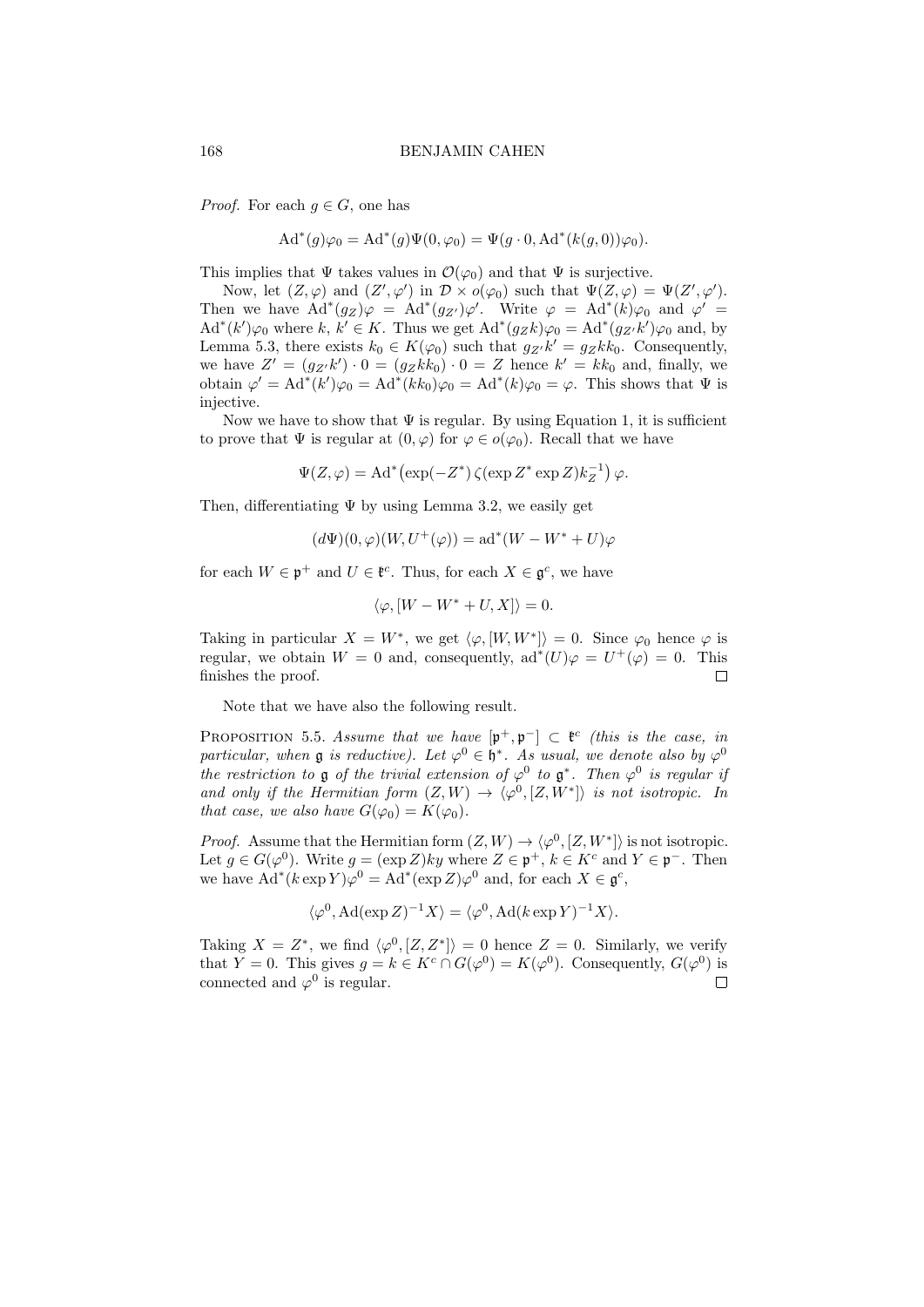Moreover, by adapting the arguments of the proof of [19, Lemma 3.1], we also obtain the following proposition.

PROPOSITION 5.6. Assume that  $\mathcal{H} \neq (0)$ . Then the Hermitian form  $(Z, W) \rightarrow$  $\langle \varphi^0, [Z, W^*] \rangle$  is not isotropic.

# 6. Berezin transform and Stratonovich-Weyl correspondence

In this section, we introduce the Berezin transform and we review some of its properties. As an application, we construct a Stratonovich-Weyl correspondence for  $(G, \pi, \mathcal{O}(\varphi_0)).$ 

Let us fix a K-invariant measure  $\nu$  on  $o(\varphi_0)$  normalized as in [14, Section 2]. Then the measure  $\tilde{\mu} := \mu \otimes \nu$  on  $\mathcal{D} \times o(\varphi_0)$  is invariant under the action of G on  $\mathcal{D} \times o(\varphi_0)$  given by  $g \cdot (Z, \varphi) := (g \cdot Z, \mathrm{Ad}(k(g, Z))^{-1} \varphi)$  and the measure  $\mu_{\mathcal{O}(\varphi_0)} := (\Psi^{-1})^*(\tilde{\mu})$  is a G-invariant measure on  $\mathcal{O}(\varphi_0)$ .

We denote by  $\mathcal{L}_2(\mathcal{H})$  (respectively  $\mathcal{L}_2(V)$ ) the space of Hilbert-Schmidt operators on  $\mathcal H$  (respectively V) endowed with the Hilbert-Schmidt norm. Since V is finite-dimensional, we have  $\mathcal{L}_2(V) = \text{End}(V)$ . We denote by  $L^2(\mathcal{D} \times o(\varphi_0))$ (respectively  $L^2(\mathcal{D}), L^2(o(\varphi_0)))$  the space of functions on  $\mathcal{D} \times o(\varphi_0)$  (resp.  $\mathcal{D},$  $o(\varphi_0)$ ) which are square-integrable with respect to the measure  $\tilde{\mu}$  (respectively  $\mu$ ,  $\nu$ ). The following result is well-known, see for instance [15].

PROPOSITION 6.1. For each  $\varphi \in o(\varphi_0)$ , let  $p_{\varphi}$  denote the orthogonal projection of V on the line generated by  $e_{\varphi}$ . Then the adjoint  $s^*$  of the operator  $s$ :  $\mathcal{L}_2(V) \to L^2(o(\varphi_0))$  is given by

$$
s^*(a)=\int_{o(\varphi_0)}a(\varphi)p_\varphi\,d\nu(\varphi)
$$

and the Berezin transform  $b := ss^*$  is given by

$$
b(a)(\psi) = \int_{o(\varphi_0)} a(\varphi) \frac{|\langle e_{\psi}, e_{\varphi} \rangle_V|^2}{\langle e_{\varphi}, e_{\varphi} \rangle_V \langle e_{\psi}, e_{\psi} \rangle_V} d\nu(\varphi)
$$

for each  $a \in L^2(o(\varphi_0))$ 

Following [18], we can easily obtain the following analogous results for S, see also [43].

PROPOSITION 6.2. The map S is a bounded operator from  $\mathcal{L}_2(\mathcal{H})$  to  $L^2(\mathcal{D} \times$  $o(\varphi_0)$ ). Moreover,  $S^*$  is given by

$$
S^*(f) = \int_{\mathcal{D}\times o(\varphi_0)} P_{Z,\varphi}f(Z,\varphi)d\mu(Z)d\nu(\varphi)
$$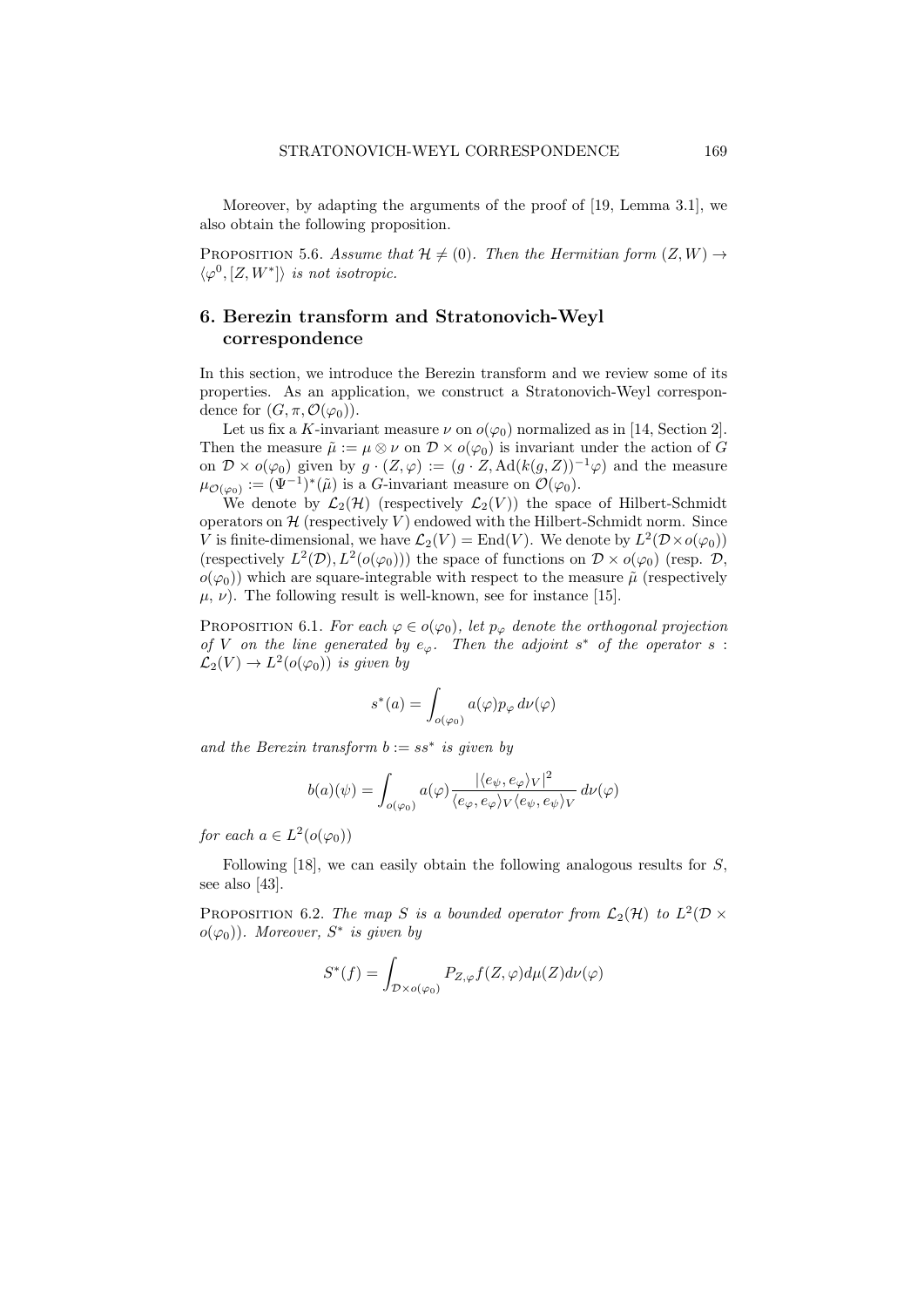where  $P_{Z,\varphi} := c_{\rho}^{-1} E_Z \rho (h_Z^{-1})^* p_{\varphi} \rho (h_Z^{-1}) E_Z^*$  is the orthogonal projection of H on the line generated by  $E_Z \rho (h_Z^{-1})^* e_{\varphi}$ .

From this result we easily deduce that the following proposition.

PROPOSITION 6.3. The Berezin transform  $B := SS^*$  is a bounded operator of  $L^2(\mathcal{D}\times o(\varphi_0))$  and, for each  $f\in L^2(\mathcal{D}\times o(\varphi_0))$ , we have the following integral formula

$$
B(f)(Z,\psi) = \int_{\mathcal{D}\times o(\varphi_0)} k(Z,W,\psi,\varphi) f(W,\varphi) d\mu(W) d\nu(\varphi)
$$

where

$$
k(Z,W,\psi,\varphi):=\frac{|\langle \rho(\kappa(g_Z^{-1}g_W))^{-1}e_\psi,e_\varphi\rangle_V|^2}{\langle e_\varphi,e_\varphi\rangle_V\langle e_\psi,e_\psi\rangle_V}.
$$

Let us introduce the left-regular representation  $\tau$  of G on  $L^2(\mathcal{D} \times o(\varphi_0))$ defined by  $(\tau(g)(f))(Z,\varphi) = f(g^{-1} \cdot (Z,\varphi))$ . Clearly,  $\tau$  is unitary. Moreover, since S is G-equivariant, we immediately verify that for each  $f \in L^2(\mathcal{D} \times o(\varphi_0))$ and each  $g \in G$ , we have  $B(\tau(g)f) = \tau(g)(B(f)).$ 

Now, we consider the polar decomposition of  $S: \mathcal{L}_2(\mathcal{H}) \to L^2(\mathcal{D} \times o(\varphi_0)).$ We can write  $S = (SS^*)^{1/2}W = B^{1/2}W$  where  $W := B^{-1/2}S$  is a unitary operator from  $\mathcal{L}_2(\mathcal{H})$  to  $L^2(\mathcal{D}\times o(\varphi_0))$ . Then we have the following proposition.

- PROPOSITION 6.4. 1. The map  $W : \mathcal{L}_2(\mathcal{H}) \to L^2(\mathcal{D} \times o(\varphi_0))$  is a Stratonovich-Weyl correspondence for the triple  $(G, \pi, \mathcal{D} \times o(\varphi_0)).$ 
	- 2. The map W from  $\mathcal{L}_2(\mathcal{H})$  to  $L^2(\mathcal{O}(\varphi_0), \mu_{\mathcal{O}(\varphi_0)})$  defined by  $\mathcal{W}(f) = W(f \circ \varphi_0)$  $\Psi$ ) is a Stratonovich-Weyl correspondence for the triple  $(G, \pi, \mathcal{O}(\varphi_0)).$

# 7. Generalies on Heisenberg motion groups

We first introduce the Heisenberg group. For  $z, w \in \mathbb{C}^n$ , we denote  $zw :=$  $\sum_{k=1}^{n} z_k w_k$ . Consider the symplectic form  $\omega$  on  $\mathbb{C}^{2n}$  defined by

$$
\omega((z, w), (z', w')) = \frac{i}{2}(zw' - z'w).
$$

for  $z, w, z', w' \in \mathbb{C}^n$ . The  $(2n + 1)$ -dimensional real Heisenberg group is  $H_n :=$  $\{((z,\bar{z}),c) : z \in \mathbb{C}^n, c \in \mathbb{R}\}\$ endowed with the multiplication

$$
((z,\bar{z}),c) \cdot ((z',\bar{z}'),c') = ((z+z',\bar{z}+\bar{z}'),c+c'+\frac{1}{2}\omega((z,\bar{z}),(z',\bar{z}'))). \tag{2}
$$

Then the complexification  $H_n^c$  of  $H_n$  is  $H_n^c := \{((z, w), c) : z, w \in \mathbb{C}^n, c \in \mathbb{C}\}\$ and the multiplication of  $H_n^c$  is obtained by replacing  $(z, \bar{z})$  by  $(z, w)$  and  $(z', \bar{z}')$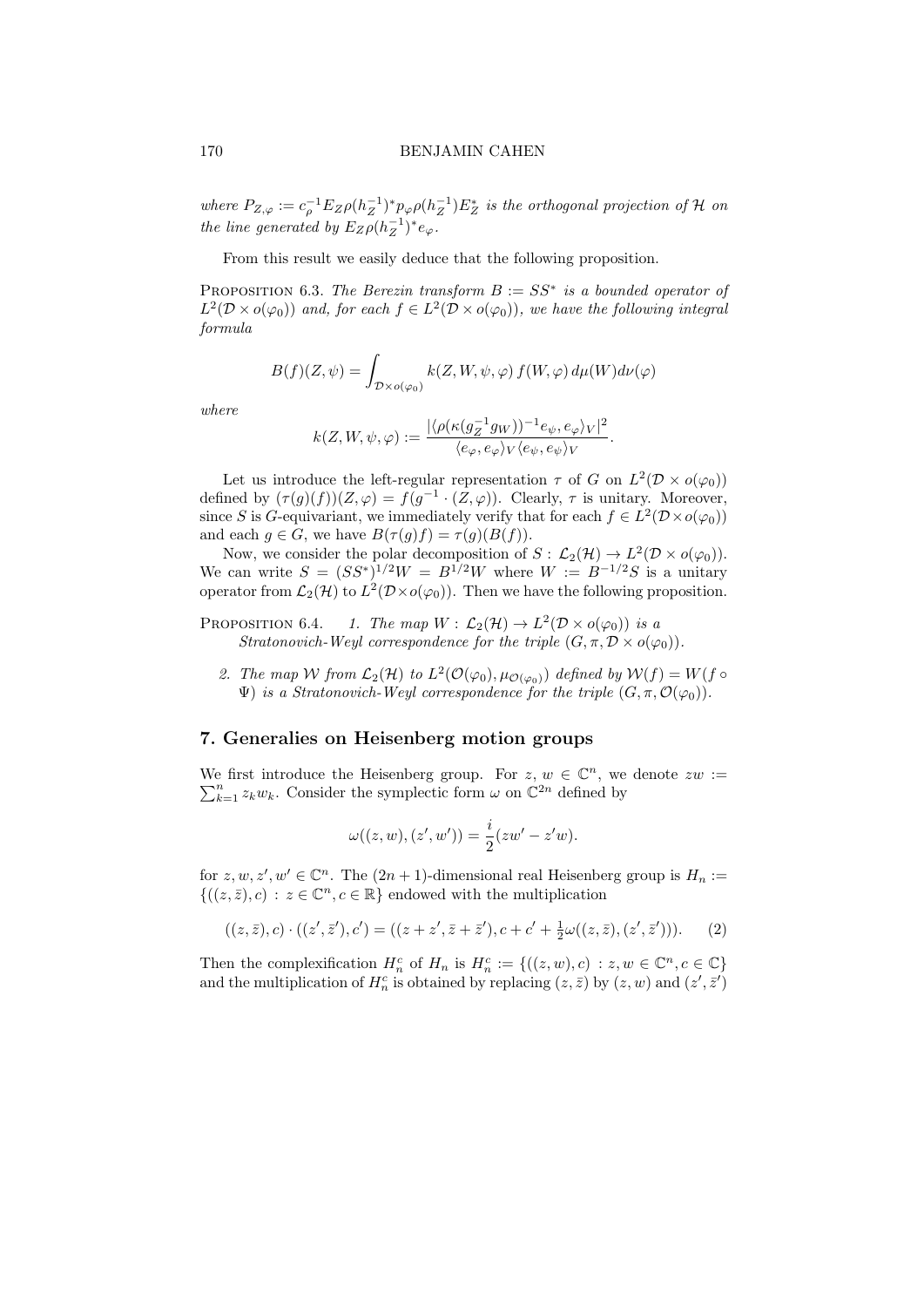by  $(z', w')$  in Equation 2. We denote by  $\mathfrak{h}_n$  and  $\mathfrak{h}_n^c$  the Lie algebras of  $H_n$  and  $H_n^c$ .

Let  $K_0$  be a closed subgroup of  $U(n)$ . Then  $K_0$  acts on  $H_n$  by  $k \cdot ((z, \bar{z}), c) =$  $((kz, kz), c)$  and we can form the semi-direct product  $G := H_n \rtimes K_0$  which is called a Heisenberg motion group. The elements of  $G$  can be written as  $((z, \bar{z}), c, h)$  where  $z \in \mathbb{C}^n$ ,  $c \in \mathbb{R}$  and  $h \in K_0$ . The multiplication of G is then given by

$$
((z, \bar{z}), c, h) \cdot ((z', \bar{z}'), c', h')
$$
  
= ((z, \bar{z}) + (hz', h\bar{z}'), c + c' + \frac{1}{2}\omega((z, \bar{z}), (hz', h\bar{z}')), hh').

We denote by  $K_0^c$  the complexification of  $K_0$ . In order to describe the complexification  $G^c$  of G, it is convenient to introduce the action of  $K_0^c$  on  $\mathbb{C}^n \times \mathbb{C}^n$ given by  $k \cdot (z, w) = (kz, (k^t)^{-1}w)$  (here, the subscript t denotes transposition). The group  $G^c$  is then the semi-direct product  $G^c = H_n^c \rtimes K_0^c$ . The elements of  $G^c$  can be written as  $((z, w), c, h)$  where  $z, w \in \mathbb{C}^n$ ,  $c \in \mathbb{C}$  and  $h \in K_0^c$  and the multiplication law of  $G<sup>c</sup>$  is given by

$$
((z, w), c, h) \cdot ((z', w'), c', h')
$$
  
= ((z, w) + h \cdot (z', w'), c + c' +  $\frac{1}{2}\omega((z, w), h \cdot (z', w')), hh').$ 

We denote by  $\mathfrak{k}_0$ ,  $\mathfrak{k}_0^c$ ,  $\mathfrak{g}$  and  $\mathfrak{g}^c$  the Lie algebras of  $K_0$ ,  $K_0^c$ ,  $G$  and  $G^c$ . The derived action  $\mathfrak{k}_0^c$  on  $\mathbb{C}^n \times \mathbb{C}^n$  is  $A \cdot (z, w) := (Az, -A^t w)$  and the Lie brackets of  $\mathfrak{g}^c$  are given by

$$
[((z,w),c,A),((z',w'),c',A')]
$$
  
=  $(A \cdot (z',w') - A' \cdot (z,w), \omega((z,w), (z',w')), [A, A']).$ 

Recall that, for each  $X \in \mathfrak{g}^c$ , we have  $X^* = -\theta(X)$  where  $\theta$  denotes conjugation over g. We can easily verify that if  $X = ((z, w), c, A) \in \mathfrak{g}^c$  then  $X^* = ((-\bar{w}, -\bar{z}), c, \bar{A}^t).$ 

Here we take  $K = \{((0,0), c, h) : c \in \mathbb{R}, h \in K_0\}$  for the maximal compactly embedded subgroup of G. Also, let  $\mathfrak{h}_0$  be a Cartan subalgebra of  $\mathfrak{k}_0$ . Then we take  $\mathfrak{h} := \{((0,0), c, A) : c \in \mathbb{R}, A \in \mathfrak{h}_0\}$  for the compactly embedded Cartan subalgebra of g, see Section 2. Moreover, we can choose the positive non-compact roots in such a way that  $P^+ = \{((z,0),0,I_n) : z \in \mathbb{C}^n\}$ and  $P^- = \{((0, w), 0, I_n) : w \in \mathbb{C}^n\}$ . The  $P^+K^cP^-$ -decomposition of  $g =$  $((z_0, w_0), c_0, h) \in G^c$  is given by

$$
g = ((z_0, 0), 0, I_n) \cdot ((0, 0), c, h) \cdot ((0, w_0), 0, I_n)
$$

where  $c = c_0 - \frac{i}{4}z_0w_0$ . From this, we deduce that the action of the element  $g =$  $((z_0, w_0), c_0, h)$  of G on  $Z = ((z, 0), 0, 0) \in \mathfrak{p}^+$  is given by  $g \cdot Z = \log \zeta(g \exp Z) =$  $((z_0 + hz, 0), 0, 0)$ . Then we have  $\mathcal{D} = \mathfrak{p}^+ \simeq \mathbb{C}^n$ .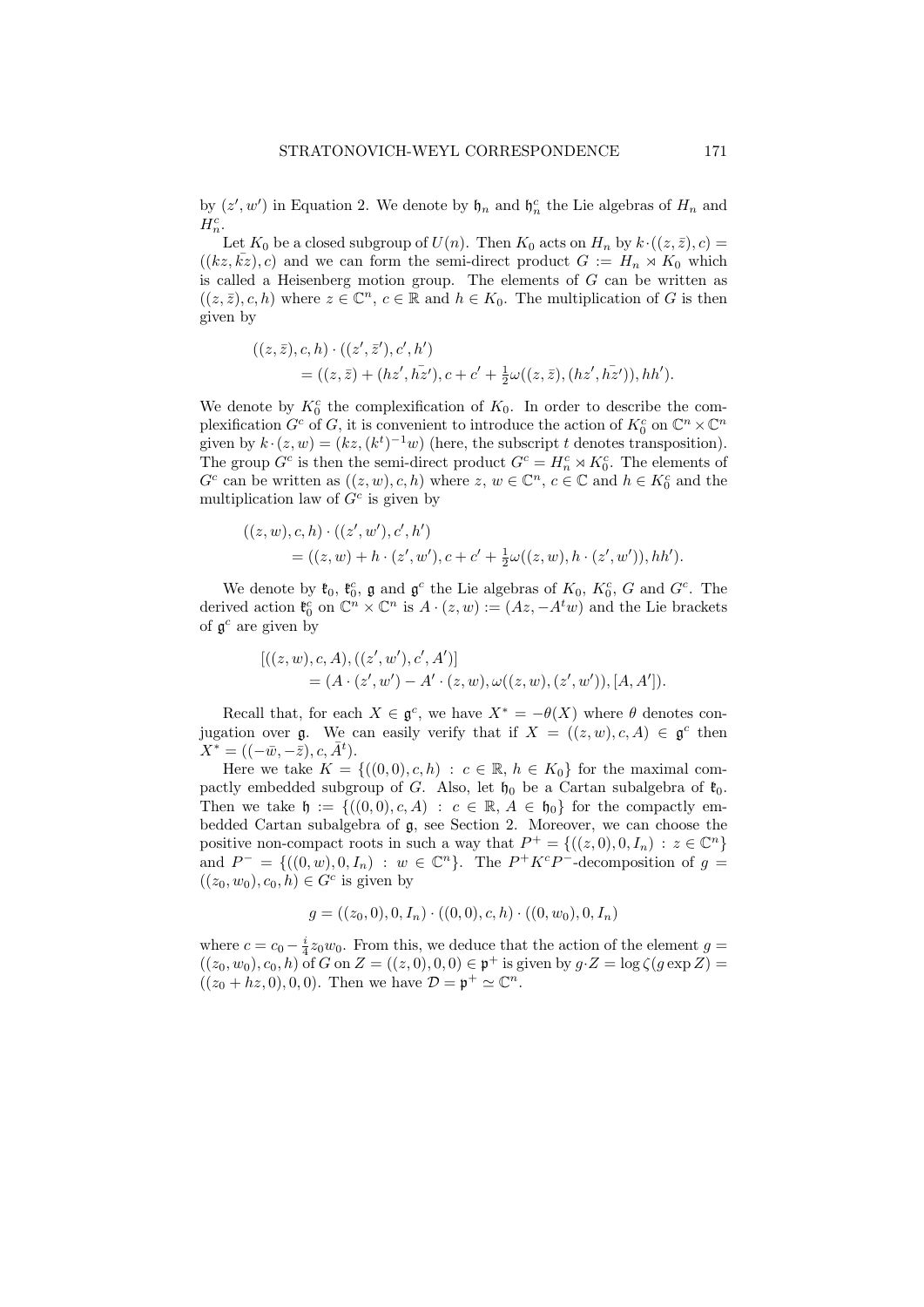We can also easily compute the section  $Z \rightarrow g_Z$ . We find that if  $Z =$  $((z, 0), 0, 0) \in \mathcal{D}$  then  $g_Z = ((z, \bar{z}), 0, I_n)$  and  $k_Z = \kappa(g_Z) = ((0, 0), -\frac{i}{4}|z|^2, I_n)$ .

Now we compute the adjoint action of  $G^c$ . Let  $g = (v_0, c_0, h_0) \in \overline{G}^c$  where  $v_0 \in \mathbb{C}^{2n}$ ,  $c_0 \in \mathbb{C}$ ,  $h_0 \in K_0^c$  and  $X = (w, c, A) \in \mathfrak{g}^c$  where  $w \in \mathbb{C}^{2n}$ ,  $c \in \mathbb{C}$  and  $A \in \mathfrak{k}_0^c$ . We set  $\exp(tX) = (w(t), c(t), \exp(tA))$ . Then, since the derivatives of  $w(t)$  and  $c(t)$  at  $t = 0$  are w and c, we find that

$$
Ad(g)X = \frac{d}{dt}(g \exp(tX)g^{-1})|_{t=0}
$$
  
=  $(h_0w - (Ad(h_0)A) \cdot v_0, c + \omega(v_0, h_0w) - \frac{1}{2}\omega(v_0, (Ad(h_0)A) \cdot v_0), Ad(h_0)A).$ 

From this, we deduce the coadjoint action of  $G<sup>c</sup>$ . Let us denote by  $\xi =$  $(u, d, \phi)$ , where  $u \in \mathbb{C}^{2n}$ ,  $d \in \mathbb{C}$  and  $\phi \in (\mathfrak{k}_0^c)^*$ , the element of  $(\mathfrak{g}^c)^*$  defined by

$$
\langle \xi, (w, c, A) \rangle = \omega(u, w) + dc + \langle \phi, A \rangle.
$$

Also, for  $u, v \in \mathbb{C}^{2n}$ , we denote by  $v \times u$  the element of  $(\mathfrak{k}_0^c)^*$  defined by  $\langle v \times u, A \rangle := \omega(u, A \cdot v) \text{ for } A \in \mathfrak{k}_0^c.$ 

Now, let  $\xi = (u, d, \phi) \in (\mathfrak{g}^c)^*$  and  $g = (v_0, c_0, h_0) \in G^c$ . Recall that we have  $\langle \mathrm{Ad}^*(g)\xi, X\rangle = \langle \xi, \mathrm{Ad}(g^{-1})X\rangle$  for each  $X \in \mathfrak{g}^c$ . Then we obtain

$$
Ad^*(g)\xi = (h_0u - dv_0, d, Ad^*(h_0)\phi + v_0 \times (h_0u - \frac{d}{2}v_0))
$$

By restriction, we also get the analogous formula for the coadjoint action of G. From this, we deduce that if a coadjoint orbit of G contains a point  $(u, d, \phi)$ with  $d \neq 0$  then it also contains a point of the form  $(0, d, \phi_0)$ . Such an orbit is called generic.

# 8. Representations of Heisenberg motion groups

We retain the notation of the previous section and introduce some additional notation. Let  $\rho_0$  be a unitary irreducible representation of  $K_0$  on a (finitedimensional) Hilbert space V and let  $\gamma \in \mathbb{R}$ . Then we take  $\rho$  to be the representation of K on V defined by  $\rho((0,0),c,h) = e^{i\gamma c} \rho_0(h)$  for each  $c \in \mathbb{R}$  and  $h \in K_0$ . Thus, for each  $Z = ((z, 0), 0, 0), W = ((w, 0), 0, 0) \in \mathcal{D}$ , we have  $K(Z, W) = \rho(\kappa(\exp W^* \exp Z))^{-1} = e^{\gamma z \bar{w}/2} I_V$ . Hence the Hilbert product on  $\mathcal H$  is given by

$$
\langle f, g \rangle = \int_{\mathcal{D}} \langle f(Z), g(Z) \rangle_V e^{-\gamma |z|^2/2} d\mu(Z)
$$

where  $\mu$  is the *G*-invariant measure on  $\mathcal{D} \simeq \mathbb{C}^n$  defined by  $d\mu(Z) := (\frac{\gamma}{2\pi})^n dx dy$ . Here  $Z = ((z, 0), 0, 0)$  and  $z = x + iy$  with x and y in  $\mathbb{R}^n$ . Note that we have  $c_{\rho} = 1$ . Moreover, for each  $v \in V$ ,  $Z = ((z, 0), 0, 0), W = ((w, 0), 0, 0) \in \mathcal{D}$ , we have  $(E_W v)(Z) = K(Z, W)v = e^{\frac{\gamma}{2}z\bar{w}}v$ .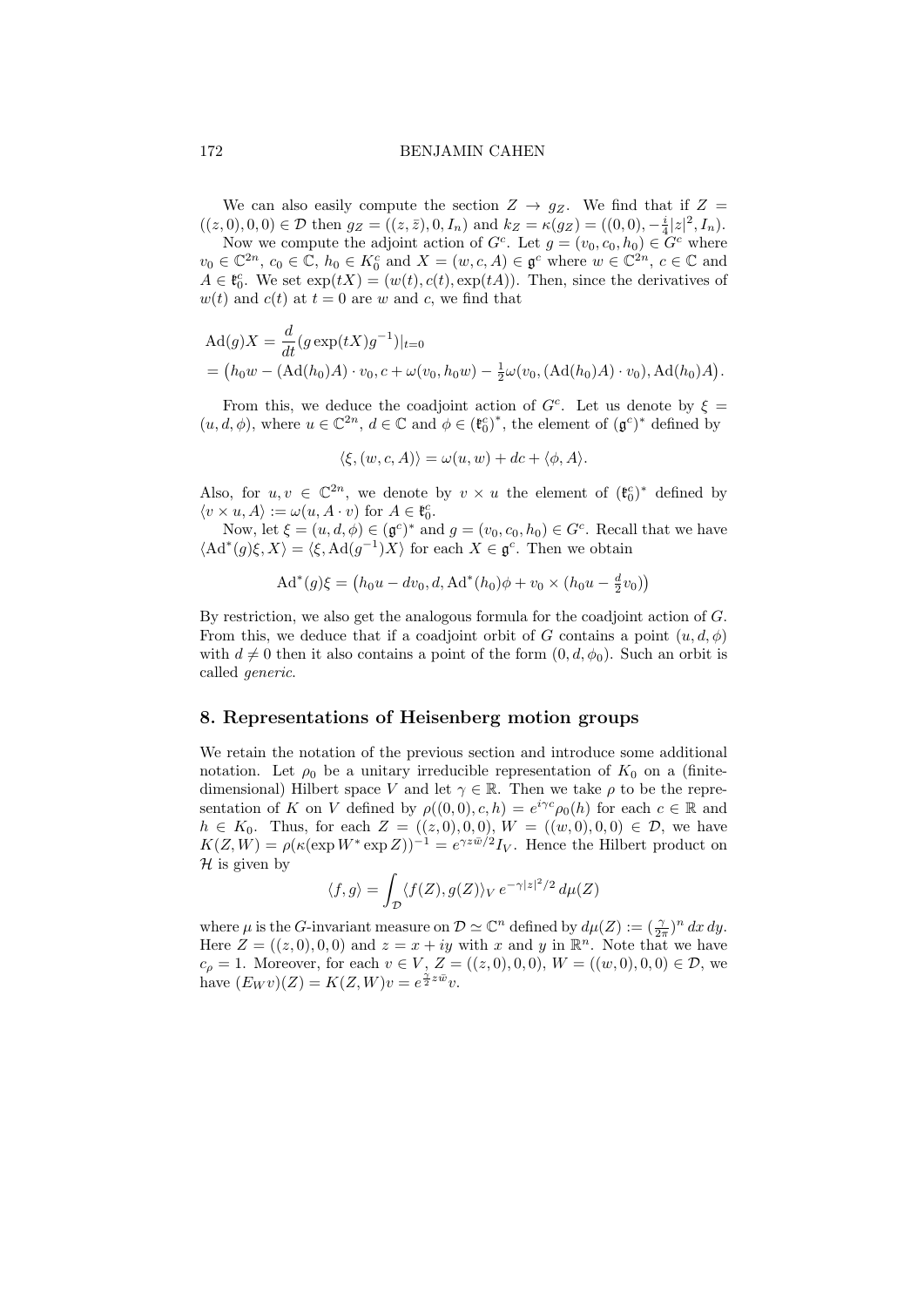On the other hand, we easily verify that, for each  $g = ((z_0, \bar{z}_0), c_0, h) \in G$ and  $Z = ((z, 0), 0, 0), \in \mathcal{D}$ , we have

$$
J(g,Z) = \rho\left(\kappa(g\exp Z)\right) = \exp\left(i\gamma c_0 + \frac{\gamma}{2}\bar{z}_0(hz) + \frac{\gamma}{4}|z_0|^2\right)\,\rho_0(h)
$$

and consequently, we get the following formula for  $\pi$ :

$$
(\pi(g)f)(Z) = \exp\left(i\gamma c_0 + \frac{\gamma}{2}\bar{z}_0 z - \frac{\gamma}{4}|z_0|^2\right)\,\rho_0(h)\,f(h^{-1}(z-z_0),0,0)
$$

where  $g = ((z_0, \bar{z}_0), c_0, h) \in G$  and  $Z = ((z, 0), 0, 0), \in \mathcal{D}$ .

Let  $\phi_0 \in \mathfrak{k}_0^*$ . Assume that the orbit  $o(\phi_0)$  of  $\phi_0$  for the coadjoint action of  $K_0$  is associated with  $\rho_0$  as in Section 4. Then, in the notation of Section 4, the coadjoint orbit of  $\varphi_0 := ((0,0), \gamma, \phi_0)$  for the coadjoint action of G is then associated with  $\pi$ . Note that the orbit  $o(\varphi_0)$  of  $\varphi_0 := ((0,0), \gamma, \phi_0)$  for the coadjoint action of K can be identify to  $o(\phi_0)$  via  $\phi \rightarrow ((0,0), \gamma, \phi)$ .

In the present situation, Proposition 3.3 can be reformulated as follows.

PROPOSITION 8.1. Let  $X = ((a, b), c, A) \in \mathfrak{g}^c$ . Then, for each  $f \in \mathcal{H}$  and each  $Z = ((z, 0), 0, 0), \in \mathcal{D}$ , we have

$$
(d\pi(X)f)(Z) = d\rho_0(A)f(Z) + \gamma(ic - \frac{1}{2}bz)f(Z) - df_Z((a + Az, 0), 0, 0).
$$

Now consider the Hilbert space  $\mathcal{H}_0$  of all holomorphic functions  $f_0 : \mathcal{D} \to \mathbb{C}$ such that

$$
||f||_0^2 = \int_{\mathcal{D}} |f(Z)|^2 e^{-\gamma |z|^2/2} d\mu(Z) < +\infty.
$$

Then for each  $Z \in \mathcal{D}$  there exists a coherent state  $e^0_Z \in \mathcal{H}_0$  such that  $f(Z)$  $\langle f, e^0 \rangle$  for each  $f \in \mathcal{H}_0$ . More precisely, for each  $Z = ((z, 0), 0, 0), W =$  $((w, 0), 0, 0) \in \mathcal{D}$ , we have  $e^0_Z(W) = e^{\gamma \bar{z}w/2}$ .

Clearly, one has  $\mathcal{H} = \mathcal{H}_0 \otimes V$ . For  $f_0 \in \mathcal{H}_0$  and  $v \in V$ , we denote by  $f_0 \otimes v$  the function  $Z \to f_0(Z)v$ . Moreover, if  $A_0$  is an operator of  $\mathcal{H}_0$  and  $A_1$ is an operator of V then we denote by  $A_0 \otimes A_1$  the operator of H defined by  $(A_0 \otimes A_1)(f_0 \otimes v) = A_0f_0 \otimes A_1v.$ 

Let  $\pi_0$  be the unitary irreducible representation of  $H_n$  on  $\mathcal{H}_0$  defined by

$$
(\pi_0((z_0,\bar{z}_0),c_0)f_0)(Z) = \exp(i\gamma c_0 + \frac{\gamma}{2}\bar{z}_0z - \frac{\gamma}{2}|z_0|^2) f_0((z-z_0,0),0,0)
$$

for each  $Z = ((z, 0), 0, 0) \in \mathcal{D}$  and let  $\sigma_0$  be the left-regular representation of  $K_0$  on  $\mathcal{H}_0$ , that is,  $(\sigma_0(h)f_0)(Z) = f_0(h^{-1} \cdot Z)$ . Then we have

$$
\pi((z_0,\bar{z}_0),c_0,h)=\pi_0((z_0,\bar{z}_0),c_0)\circ\sigma_0(h)\otimes\rho_0(h)
$$

for each  $z_0 \in \mathbb{C}^n$ ,  $c_0 \in \mathbb{R}$  and  $h \in K_0$ . This is precisely Formula (3.18) in [7].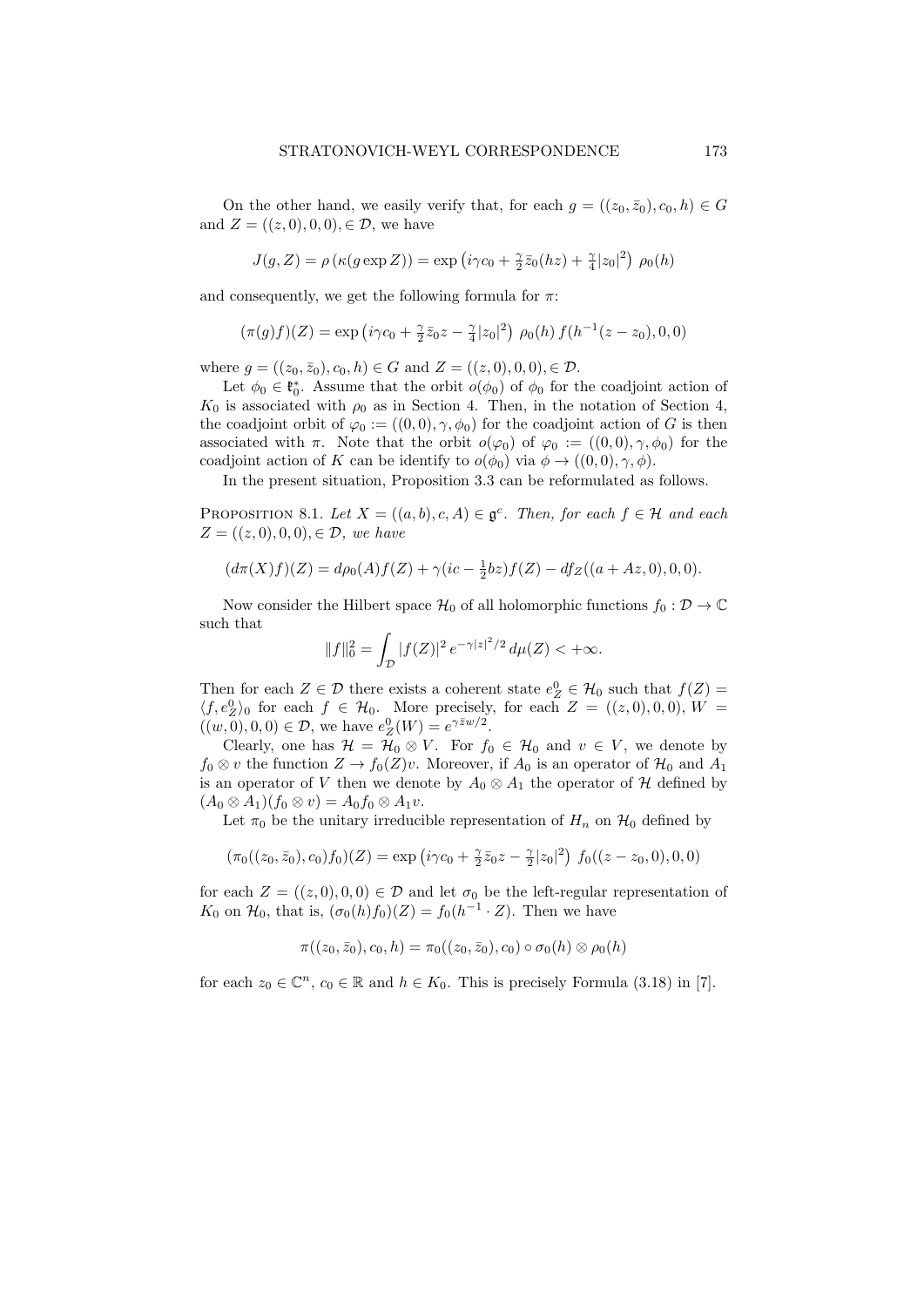# 9. Berezin and Stratonovich-Weyl symbols for Heisenberg motion groups

In this section, we first establish a decomposition formula for the Berezin symbol of an operator on H of the form  $A_0 \otimes A_1$  where  $A_0$  is an operator of  $H_0$  and  $A_1$  is an operator of V. As an application, we compute explicitely the Berezin and the Stratonovich-Weyl symbols of the representation operators.

We also need here the Berezin calculus for operators on  $\mathcal{H}_0$ . Recall that the Berezin symbol  $S^0(A_0)$  of an operator  $A_0$  on  $\mathcal{H}_0$  is the function on  $\mathcal D$  defined by

$$
S^{0}(A_{0})(Z) := \frac{\langle A_{0} e_{Z}^{0}, e_{Z}^{0} \rangle}{\langle e_{Z}^{0}, e_{Z}^{0} \rangle} = e^{-\gamma |z|^{2}/2} (A_{0} e_{Z}^{0})(Z),
$$

see, for instance, [12]. In particular,  $S^0$  is  $H_n$ -equivariant with respect to  $\pi_0$ . Let  $B^0 := S^0(S^0)^*$  be the corresponding Berezin transform.

On the other hand, recall that  $\varphi_0 = ((0,0), \gamma, \phi_0)$  and that we have identified the coadjoint orbit  $o(\varphi_0)$  of K with the coadjoint orbit  $o(\phi_0)$  of  $K_0$ . Then, for  $\varphi = ((0,0), \gamma, \phi)$ , we can identify the coherent state  $e_{\varphi}$  on  $o(\varphi_0)$  with the coherent state  $e_{\phi}$  on  $o(\phi_0)$ . Hence, the corresponding Berezin calculus can be also identified.

Let  $f_0$  be a complex-valued function on  $\mathcal D$  and  $f_1$  be a complex-valued function on  $o(\phi_0)$ . Then we denote by  $f_0 \otimes f_1$  the function on  $\mathcal{D} \times o(\phi_0)$ defined by  $f_0 \otimes f_1(Z, \phi) = f_0(Z) f_1(\phi)$ .

PROPOSITION 9.1. Let  $A_0$  be an operator on  $H_0$  and let  $A_1$  be an operator on V. Let  $A := A_0 \otimes A_1$ . Then

- 1. For each  $Z \in \mathcal{D}$ , we have  $S_0(A)(Z) = S^0(A_0)(Z)A_1$ .
- 2. For each  $Z \in \mathcal{D}$  and each  $\phi \in o(\phi_0)$ , we have  $S(A)(Z, \phi) = S^{0}(A_0)(Z) s(A_1)(\phi)$ , that is,  $S(A) = S^{0}(A_0) \otimes s(A_1)$ .

*Proof.* Let  $Z = ((z, 0), 0, 0) \in \mathcal{D}$  and  $v \in V$ . We have

$$
S_0(A)(Z)v = e^{-\gamma |z|^2/2} E_Z^* A E_Z v = e^{-\gamma |z|^2/2} A(E_Z v)(Z).
$$

Now, recall that  $E_Zv = e_Z^0 \otimes v$ . Then we get  $A(E_Zv) = A_0e_Z^0 \otimes A_1v$  and, consequently,

$$
S_0(A)(Z)v = e^{-\gamma |z|^2/2} (A_0 e_Z^0)(Z) A_1 v = S^0(A_0)(Z) A_1.
$$

This proves 1. Assertion 2 immediately follows from 1.

 $\Box$ 

The preceding proposition is useful to compute the Berezin symbol of an operator on H which is a sum of operators of the form  $A_0 \otimes A_1$ . This is precisely the case of the representation operators  $\pi(g)$ ,  $g \in G$  and  $d\pi(X)$ ,  $X \in \mathfrak{g}^c$  and then we have the following propositions.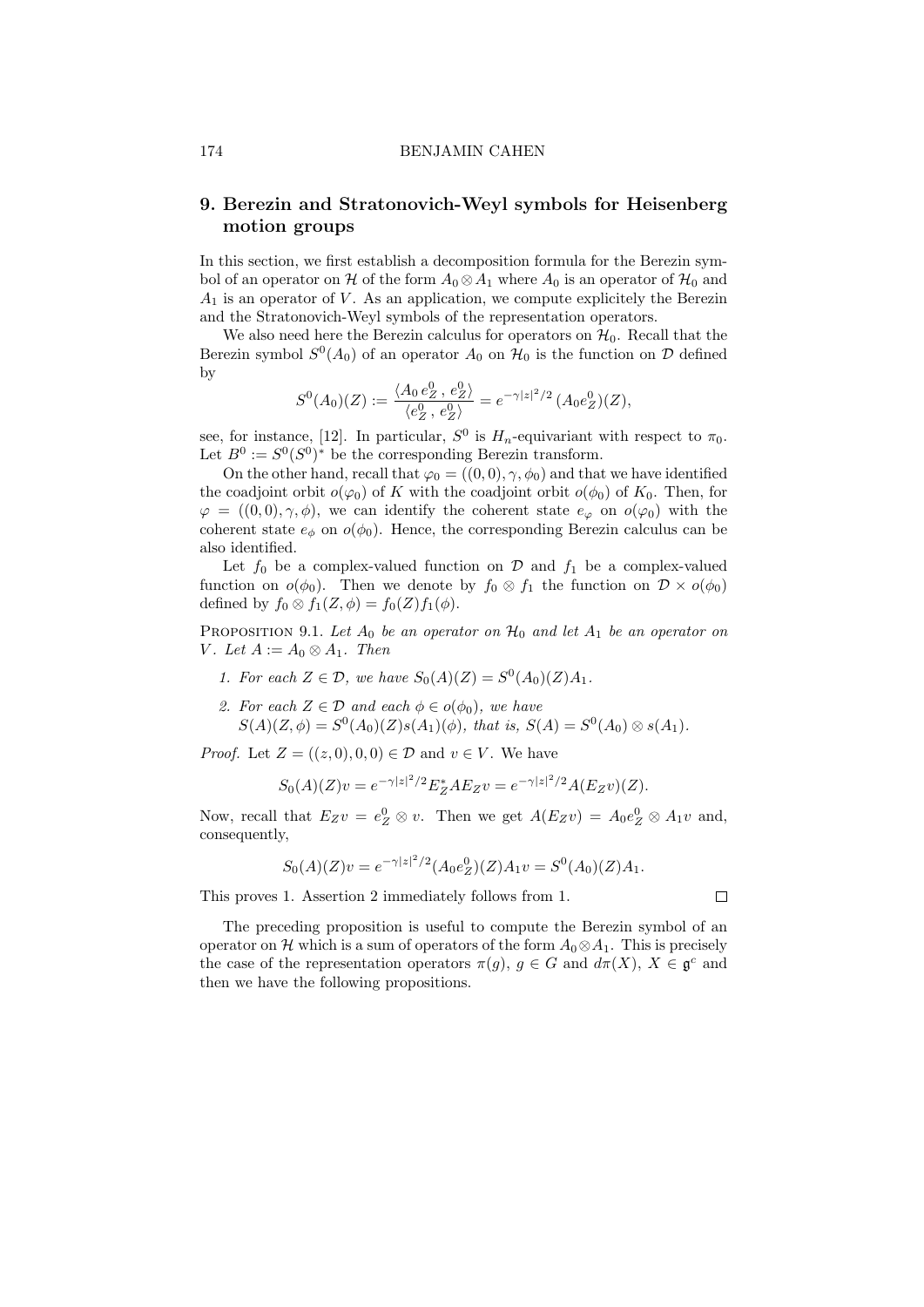PROPOSITION 9.2. Let  $g = ((z_0, \bar{z}_0), c_0, h) \in G$ . For each  $Z = ((z, 0), 0, 0) \in \mathcal{D}$ and each  $\phi \in o(\phi_0)$ , we have

$$
S(\pi(g))(Z,\phi)
$$
  
=  $\exp \gamma (ic_0 + \frac{1}{2}\bar{z}_0 z - \frac{1}{4}|z_0|^2 - \frac{1}{2}|z|^2 + \frac{1}{2}\bar{z}h^{-1}(z-z_0)) s(\rho_0(h))(\phi).$ 

*Proof.* Recall that, for each  $g = ((z_0, \bar{z}_0), c_0, h) \in G$ , we have

$$
\pi(g)=\pi_0((z_0,\bar{z}_0),c_0)\circ\sigma(h)\otimes\rho_0(h).
$$

Then the result follows from Proposition 9.1.

PROPOSITION 9.3. 1. For each  $X = ((a, b), c, A) \in \mathfrak{g}^c$ ,  $Z = ((z, 0), 0, 0) \in \mathcal{D}$ and  $\phi \in o(\phi_0)$ , we have

$$
S(d\pi(X))(Z,\phi) = i\gamma c - \frac{\gamma}{2} (a\overline{z} + bz + \overline{z}(Az)) + s(d\rho_0(A))(\phi).
$$

2. For each  $X = ((a, b), c, A) \in \mathfrak{g}^c$  and  $Z = ((z, 0), 0, 0) \in \mathcal{D}$  and  $\phi \in o(\phi_0)$ , we have  $S(d\pi(X))(Z, \phi) = i\langle \Psi(Z, \phi), X \rangle$  where the diffeomorphism  $\Psi$ :  $\mathcal{D} \times o(\phi_0) \rightarrow \mathcal{O}(\varphi_0)$  is defined by

$$
\Psi(Z,\phi) = \left(-\gamma(z,\bar{z}), \gamma, \phi - \frac{\gamma}{2}(z,\bar{z}) \right) \times (z,\bar{z})\right).
$$

Proof. Assertion 1 follows from Proposition 3.3 and Proposition 9.1 and Assertion 2 follows from the equality  $\Psi(Z, \phi) = \text{Ad}^*(g_Z)\varphi_0$ .  $\Box$ 

By adapting Proposition 6.3 to the present situation, we get the following decomposition of the Berezin transform  $B = SS^*$ .

PROPOSITION 9.4. For each  $f \in L^2(\mathcal{D} \times o(\phi_0))$ , we have

$$
B(f)(Z,\psi) = \int_{\mathcal{D}\times o(\phi_0)} k(Z,W,\psi,\phi) f(W,\phi) d\mu(W) d\nu(\phi)
$$

where

$$
k(Z, W, \psi, \phi) = e^{-\gamma |z-w|^2/2} \frac{|\langle e_{\psi}, e_{\phi} \rangle_V|^2}{\langle e_{\phi}, e_{\phi} \rangle_V \langle e_{\psi}, e_{\psi} \rangle_V}.
$$

In particular, for each  $f_0 \in L^2(\mathcal{D})$  and  $f_1 \in L^2(o(\phi_0))$ , we have  $B(f_0 \otimes f_1)$  $B_0(f_0) \otimes b(f_1)$ .

*Proof.* We can compute  $k(Z, W, \psi, \phi)$  (see Proposition 6.3) as follows. Let  $Z = ((z, 0), 0, 0)$  and  $W = ((w, 0), 0, 0) \in \mathcal{D}$ . Then we have

$$
g_Z^{-1} g_W = \left( (-z+w, -\overline{z}+\overline{w}), -\frac{i}{4} (z\overline{w} - \overline{z}w), I_n \right).
$$

$$
\Box
$$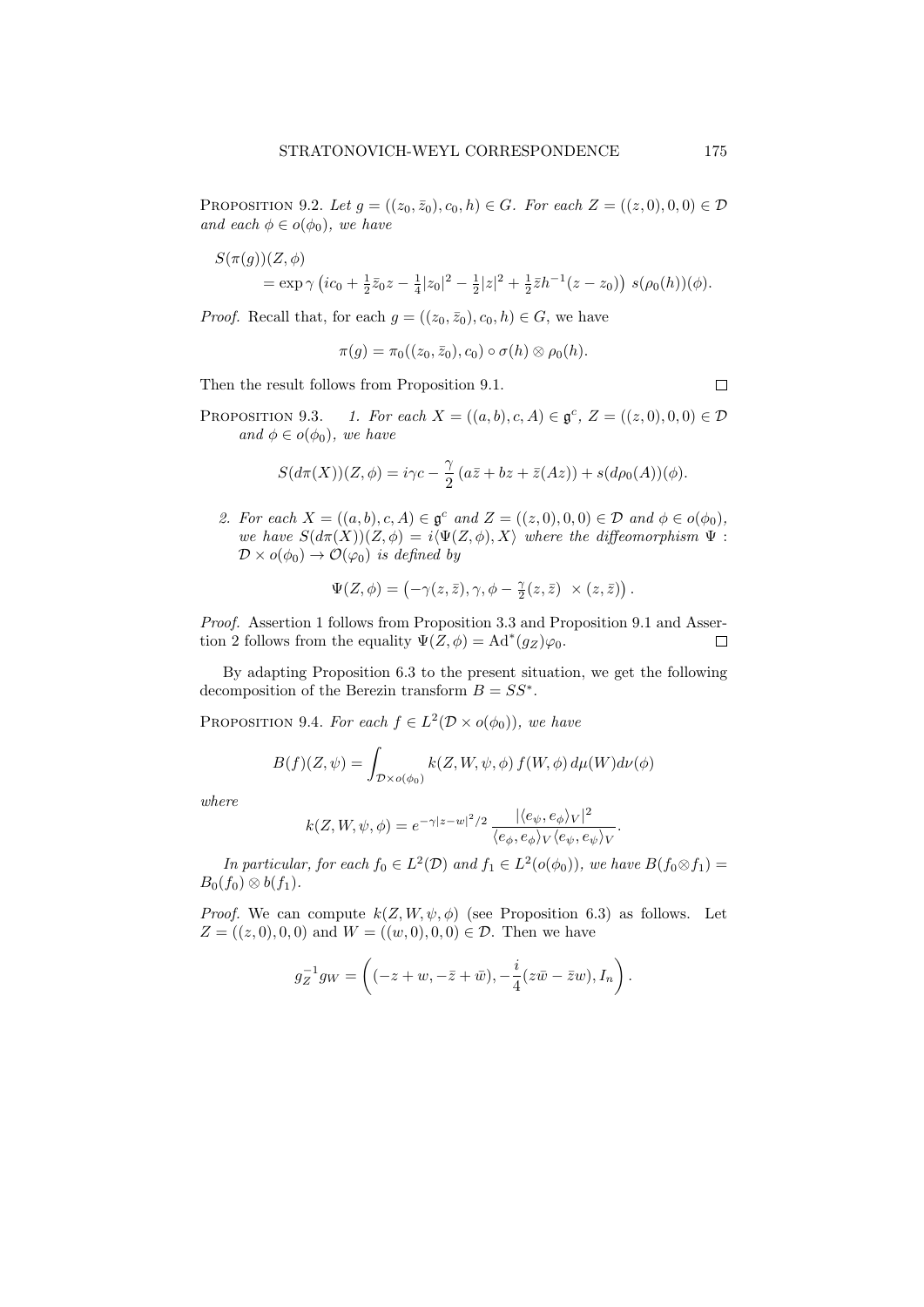Thus

$$
\kappa(g_Z^{-1}g_W) = \left( (0,0), -\frac{i}{4}(z\overline{z}+w\overline{w}-2\overline{z}w), I_n \right).
$$

Consequently, we get

$$
\rho(\kappa(g_Z^{-1}g_W))^{-1} = e^{-\gamma(|z|^2 + |w|^2 - 2\bar{z}w)/4} I_V.
$$

Since we have

$$
|e^{-\gamma(|z|^2+|w|^2-2\bar{z}w)/4}|^2=e^{-\gamma|z-w|^2/2},
$$

the first assertion follows from Proposition 6.3. The second assertion is an immediate consequence of the first one.  $\Box$ 

In the following proposition, we study the form of the function

$$
S(d\pi(X_1X_2\cdots X_q))
$$

for  $X_1, X_2, \ldots, X_q \in \mathfrak{g}^c$ .

PROPOSITION 9.5. Let  $X_1, X_2, \ldots, X_q \in \mathfrak{g}^c$ . Then

1. The function  $S(d\pi(X_1X_2\cdots X_q))(Z,\phi)$  is a sum of terms of the form

 $P(Z)Q(\bar{Z})s(d\rho_0(Y_1Y_2\cdots Y_r))(\phi)$ 

where P, Q are polynomials of degree  $\leq q$ ,  $r \leq q$  and  $Y_1, Y_2, \ldots, Y_r \in \mathfrak{k}_0^c$ .

2. We have  $S(d\pi(X_1X_2\cdots X_q)) \in L^2(\mathcal{D} \times o(\phi_0)).$ 

*Proof.* 1. By using Proposition 3.3, we can verify by induction on  $q$  that, for each  $X_1, X_2, \ldots, X_q \in \mathfrak{g}^c$ ,  $d\pi(X_1X_2\cdots X_q)$  is a sum of terms of the form

$$
P(Z)d\rho_0(Y_1Y_2\cdots Y_r)\partial_{i_1}\partial_{i_2}\cdots\partial_{i_s}
$$

where P is a polynomial of degree  $\leq q$ ,  $r$ ,  $s \leq q$  and  $Y_1, Y_2, \ldots, Y_r \in \mathfrak{k}_0^c$ . Here we write as usual  $Z = ((z, 0), 0, 0)$  with  $z \in \mathbb{C}^n$  and  $\partial_i$  stands for the derivative with respect to  $z_i$ .

Taking Proposition 9.1 into account, this implies that  $S(d\pi(X_1X_2\cdots X_q))$ is a sum of terms of the form

$$
P(Z)S^{0}(\partial_{i_1}\partial_{i_2}\cdots\partial_{i_s})(Z) s(d\rho_0(Y_1Y_2\cdots Y_r))(\phi).
$$

But recall that  $e^0_Z(W) = e^{\gamma \bar{z}w/2}$ . Then we have

$$
(\partial_{i_1}\partial_{i_2}\cdots\partial_{i_s}e^0_Z)(W)=\bar{w}_{i_1}\bar{w}_{i_1}\cdots\bar{w}_{i_s}e^0_Z(W).
$$

Thus we see that

$$
S^0(\partial_{i_1}\partial_{i_2}\cdots\partial_{i_s})(Z)=e^0_Z(Z)^{-1}(\partial_{i_1}\partial_{i_2}\cdots\partial_{i_s}e^0_Z)(Z)=\bar{w}_{i_1}\bar{w}_{i_1}\cdots\bar{w}_{i_s}.
$$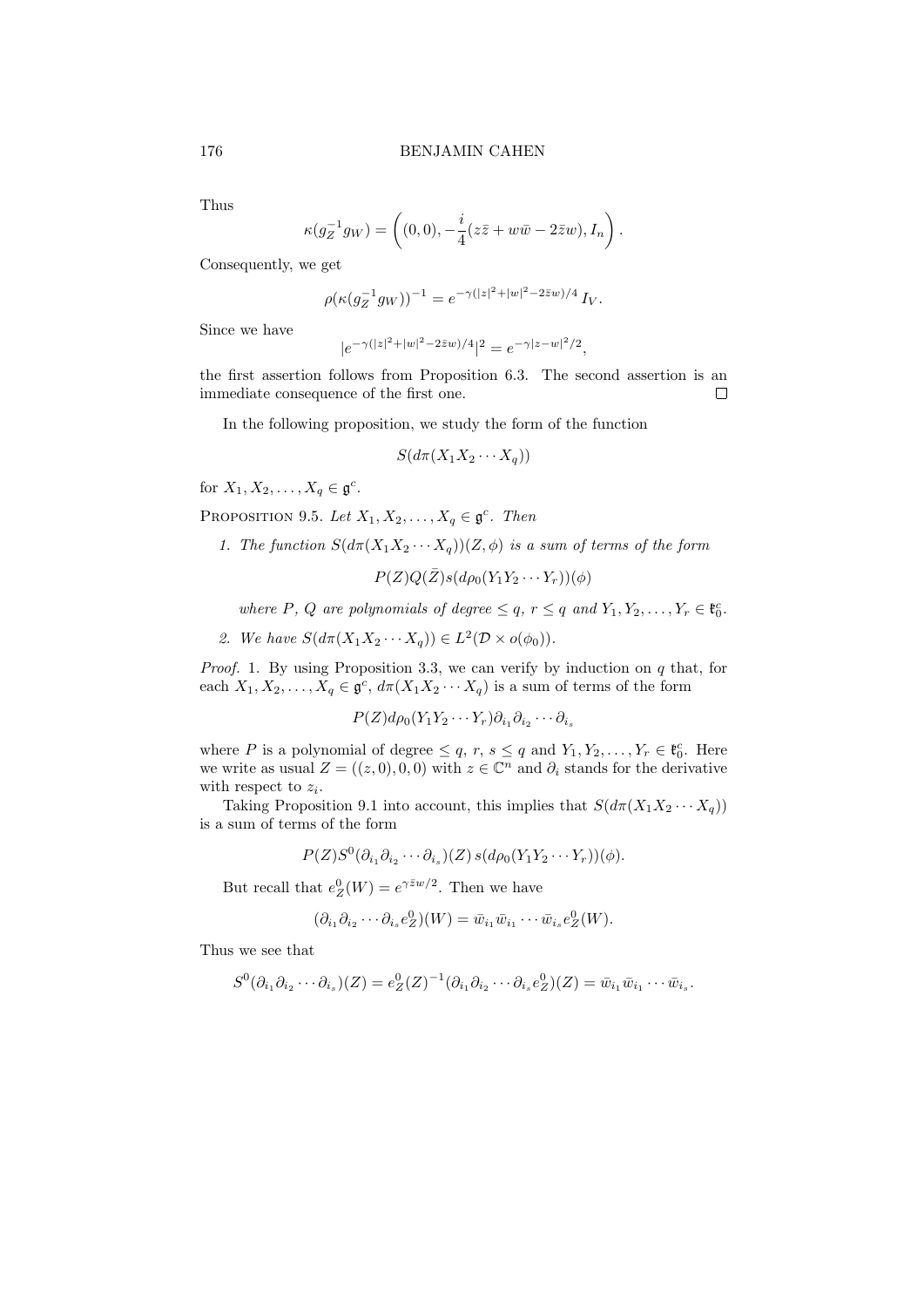The result follows.

2. This assertion is a consequence of 1. Indeed, the function  $P(Z)Q(\overline{Z})$ with P, Q polynomials is clearly square-integrable with respect to  $\mu_0$ . On the other hand, recall that V is finite-dimensional, that  $o(\phi_0)$  is compact and that we have the property  $|s(A_0)| \leq ||A_0||_{op}$  for each operator  $A_0$  on V. Then we see that  $s(d\rho_0(Y_1Y_2\cdots Y_s))$  is bounded hence square-integrable on  $o(\phi_0)$ .  $\Box$ 

In the general case, by contrast to the preceding proposition, the function  $S(d\pi(X_1X_2\cdots X_q))$  is not usually square-integrable. However, when g is reductive, we have proved that  $B$  can be extended to a class of fonctions which contains  $S(d\pi(X_1X_2\cdots X_q))$  for  $X_1, X_2, \ldots, X_q \in \mathfrak{g}^c$  and  $q \leq q_\pi$  where  $q_\pi$  only depends on  $\pi$ , see [18, 19].

Finally, we compute  $W(d\pi(X))$ ,  $X \in \mathfrak{g}^c$  which is well-defined thanks to the preceding proposition. Consider the Stratonovich-Weyl correspondences  $W := B^{-1/2}S$ ,  $W_0 := B_0^{-1/2}S^0$  and  $w := b^{-1/2}s$  on  $\mathcal{D} \times o(\phi_0)$ ,  $\mathcal{D}$  and  $o(\phi_0)$ , respectively. Clearly, for any  $A_0$  operator on  $\mathcal{H}_0$  and any  $A_1$  operator on V, we have  $W(A_0 \otimes A_1) = W_0(A_0) \otimes w(A_1)$  by Proposition 9.1 and Proposition 9.4.

PROPOSITION 9.6. For each  $X = ((a, b), c, A) \in \mathfrak{g}^c$ ,  $Z = ((z, 0), 0, 0) \in \mathcal{D}$  and  $\phi \in o(\phi_0)$ , we have

$$
W(d\pi(X))(Z,\phi) = ic\gamma + w(d\rho_0(A))(\phi) + \frac{1}{2}\operatorname{Tr}(A) - \frac{\gamma}{2}(a\bar{z} + bz + \bar{z}(Az)).
$$

*Proof.* Let  $\Delta := 4 \sum_{k=1}^{n} (\partial_{z_k} \partial_{\bar{z}_k})$  be the Laplace operator. Then it is wellknown that we have  $B_0 = \exp(\Delta/2\gamma)$ , see [36]. Thus we get

$$
W_0 = \exp(-\Delta/4\gamma)S^0
$$

and, by applying Proposition 9.3 and Proposition 9.4, we find that

$$
W(d\pi(X))(Z,\phi) = ic\gamma + w(d\rho_0(A))(\phi) - \frac{\gamma}{2} \exp(-\Delta/4\gamma) (a\bar{z} + bz + \bar{z}(Az))
$$
  
=  $ic\gamma + w(d\rho_0(A))(\phi) + \frac{1}{2} \operatorname{Tr}(A) - \frac{\gamma}{2} (a\bar{z} + bz + \bar{z}(Az)).$ 

#### **REFERENCES**

[1] S. T. Ali and M. Englis, Quantization methods: a guide for physicists and analysts, Rev. Math. Phys. 17 (2005), 391–490.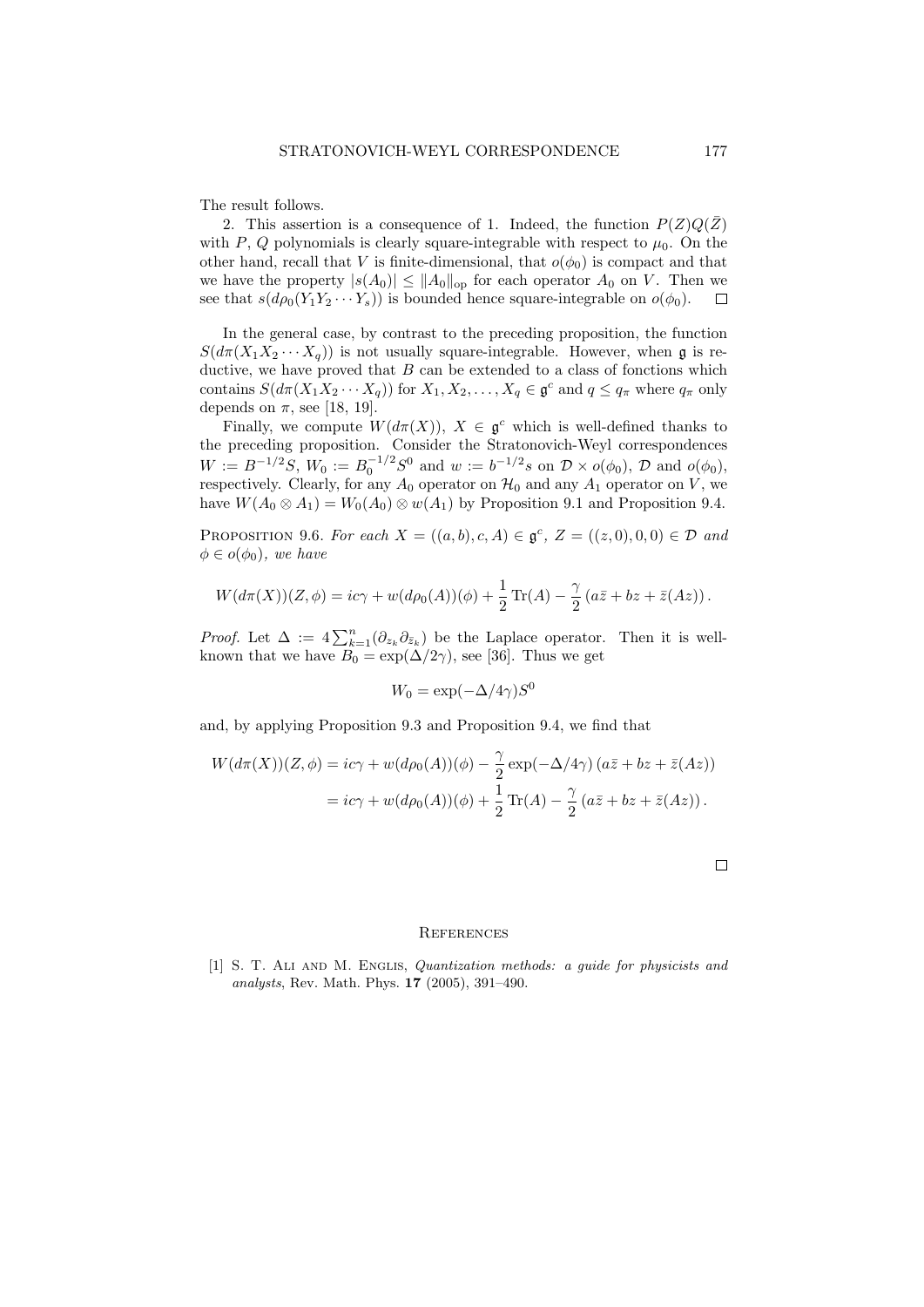- [2] S. T. Ali and M. Englis, Berezin-Toeplitz quantization over matrix domains, arXiv:math-ph/0602015v1.
- [3] J. Arazy and H. Upmeier, Weyl Calculus for Complex and Real Symmetric Domains, Harmonic analysis on complex homogeneous domains and Lie groups (Rome, 2001). Atti Accad. Naz. Lincei Cl. Sci. Fis. Mat. Natur. Rend. Lincei (9) Mat. Appl. 13, no 3-4 (2002), pp. 165–181.
- [4] J. Arazy and H. Upmeier, Invariant symbolic calculi and eigenvalues of invariant operators on symmeric domains, Function spaces, interpolation theory and related topics (Lund, 2000) pp. 151–211, de Gruyter, Berlin, 2002.
- [5] D. ARNAL, M. CAHEN AND S. GUTT, Representations of compact Lie groups and quantization by deformation, Acad. R. Belg. Bull. Cl. Sc. 3e série LXXIV, 45 (1988), 123–141.
- [6] D. ARNAL, J.-C. CORTET, Nilpotent Fourier Transform and Applications, Lett. Math. Phys. 9 (1985), 25–34.
- [7] C. Benson, J. Jenkins, R. L. Lipsmann and G. Ratcliff, A geometric criterion for Gelfand pairs associated with the Heisenberg group, Pacific J. Math. 178 (1997), 1–36.
- [8] C. Benson, J. Jenkins and G. Ratcliff, The orbit method and Gelfand pairs associated with nilpotent Lie groups, J. Geom. Anal. 9 (1999), 569–582.
- [9] F. A. Berezin, Quantization, Math. USSR Izv. 8 (1974), 1109–1165.
- [10] F. A. Berezin, Quantization in complex symmetric domains, Math. USSR Izv. 9 (1975), 341–379.
- [11] C. BRIF AND A. MANN, Phase-space formulation of quantum mechanics and quantum-state reconstruction for physical systems with Lie-group symmetries, Phys. Rev. A 59 (1999), 971–987.
- [12] B. CAHEN, Contractions of  $SU(1, n)$  and  $SU(n + 1)$  via Berezin quantization, J. Anal. Math. 97 (2005), 83–102.
- [13] B. Cahen, Weyl quantization for semidirect products, Differential Geom. Appl. 25 (2007), 177–190.
- [14] B. Cahen, Berezin quantization on generalized flag manifolds, Math. Scand. 105 (2009), 66–84.
- [15] B. CAHEN, Stratonovich-Weyl correspondence for compact semisimple Lie groups, Rend. Circ. Mat. Palermo 59 (2010), 331–354.
- [16] B. Cahen, Stratonovich-Weyl correspondence for discrete series representations, Arch. Math. (Brno) 47 (2011), 41–58.
- [17] B. Cahen, Berezin quantization for holomorphic discrete series representations: the non-scalar case, Beiträge Algebra Geom.  $53$  (2012), 461–471.
- [18] B. Cahen, Berezin transform for non-scalar holomorphic discrete series, Comment. Math. Univ. Carolin. 53 (2012), 1–17.
- [19] B. Cahen, Berezin Quantization and Holomorphic Representations, Rend. Sem. Mat. Univ. Padova 129 (2013), 277–297.
- [20] B. Cahen, Global Parametrization of Scalar Holomorphic Coadjoint Orbits of a Quasi-Hermitian Lie Group, Acta Univ. Palacki. Olomuc., Fac. rer. nat., Mathematica 52 (2013), 35–48.
- [21] B. Cahen, Stratonovich-Weyl correspondence for the Jacobi group, Comm. Math. 22 (2014), 31–48.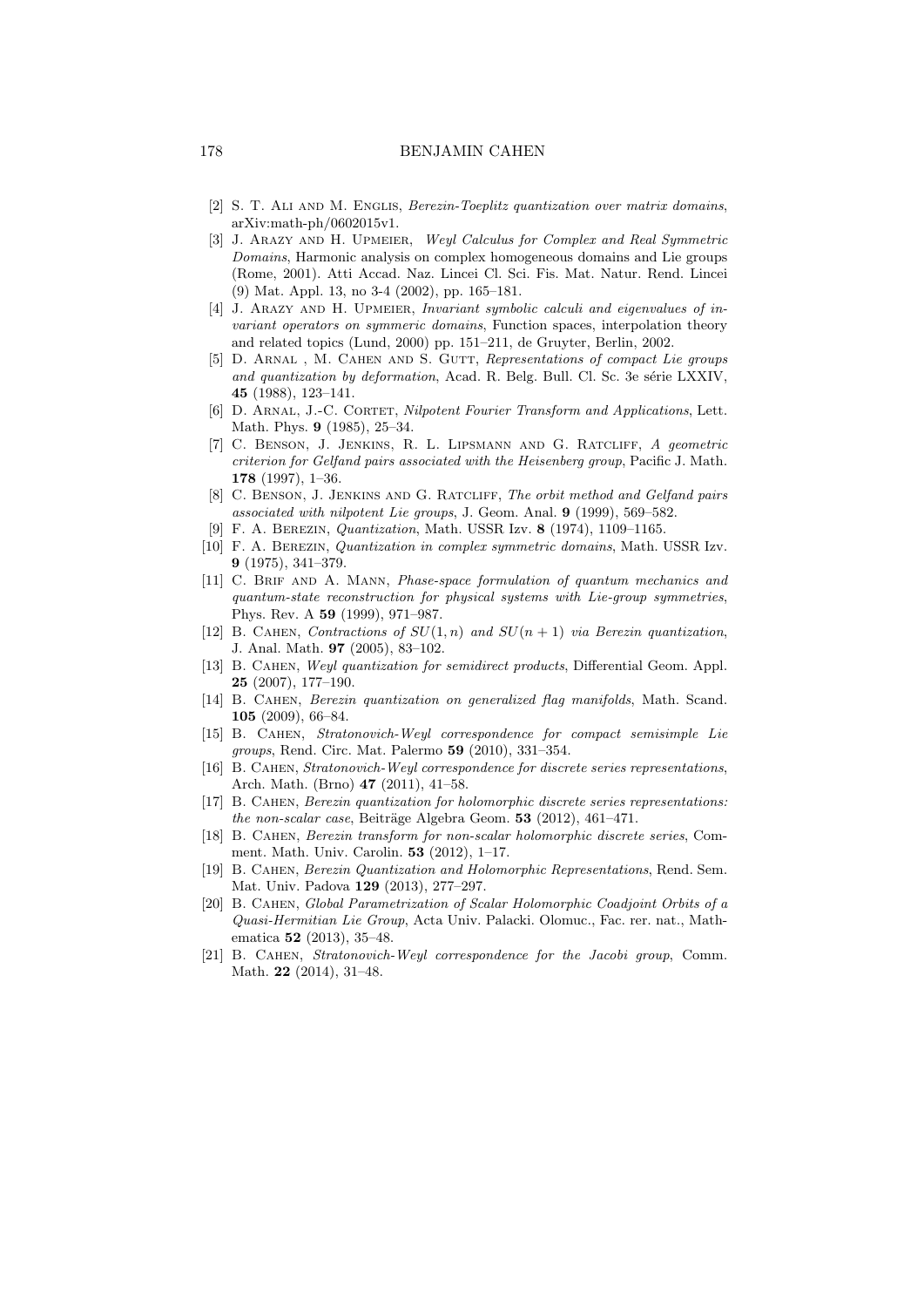- [22] M. CAHEN, S. GUTT AND J. RAWNSLEY, Quantization on Kähler manifolds I, Geometric interpretation of Berezin quantization, J. Geom. Phys. 7 (1990), 45–62.
- [23] J. F. CARIÑENA, J. M. GRACIA-BONDÌA AND J. C. VÀRILLY, Relativistic quantum kinematics in the Moyal representation, J. Phys. A: Math. Gen. 23 (1990), 901–933.
- [24] M. DAVIDSON, G. OLAFSSON AND G. ZHANG, Laplace and Segal-Bargmann transforms on Hermitian symmetric spaces and orthogonal polynomials, J. Funct. Anal. 204 (2003), 157–195.
- [25] H. FIGUEROA, J. M. GRACIA-BONDÌA AND J. C. VÀRILLY, Moyal quantization with compact symmetry groups and noncommutative analysis, J. Math. Phys. 31 (1990), 2664–2671.
- [26] B. Folland, Harmonic Analysis in Phase Space, Princeton Univ. Press, 1989.
- [27] J. M. GRACIA-BONDIA, Generalized Moyal quantization on homogeneous symplectic spaces, Deformation theory and quantum groups with applications to mathematical physics (Amherst, MA, 1990), pp. 93–114, Contemp. Math., 134, Amer. Math. Soc., Providence, RI, 1992.
- [28] J. M. GRACIA-BONDÌA AND J. C. VARILLY, The Moyal Representation for Spin, Ann. Physics 190 (1989), 107–148.
- [29] M. GOTAY, *Obstructions to Quantization*, in: Mechanics: From Theory to Computation (Essays in Honor of Juan-Carlos Simo), J. Nonlinear Science Editors, Springer New-York, 2000, pp. 271–316.
- [30] S. Helgason, Differential Geometry, Lie Groups and Symmetric Spaces, Graduate Studies in Mathematics, Vol. 34, American Mathematical Society, Providence, Rhode Island 2001.
- [31] A. W. Knapp, Representation theory of semi-simple groups. An overview based on examples, Princeton Math. Series t. 36 , 1986.
- [32] S. Kilic, The Berezin symbol and multipliers on functional Hilbert spaces, Proc. Amer. Math. Soc. 123 (1995), 3687–3691.
- [33] A. A. KIRILLOV, Lectures on the Orbit Method, Graduate Studies in Mathematics Vol. 64, American Mathematical Society, Providence, Rhode Island, 2004.
- [34] B. Kostant, Quantization and unitary representations, in: Modern Analysis and Applications, Lecture Notes in Mathematics 170, Springer-Verlag, Berlin, Heidelberg, New-York, 1970, pp. 87–207.
- [35] B. Kostant, Lie group representations on polynomial rings, Amer. J. Math. 86 (1963), 327–404.
- [36] S. Luo, Polar decomposition and isometric integral transforms, Int. Transf. Spec. Funct. 9 (2000), 313–324.
- [37] K-H. NEEB, Holomorphy and Convexity in Lie Theory, de Gruyter Expositions in Mathematics, Vol. 28, Walter de Gruyter, Berlin, New-York 2000.
- [38] T. Nomura, Berezin Transforms and Group representations, J. Lie Theory 8 (1998), 433–440.
- [39] B. Ørsted and G. Zhang, Weyl Quantization and Tensor Products of Fock and Bergman Spaces, Indiana Univ. Math. J. 43 (1994), 551–583.
- [40] N. V. PEDERSEN, Matrix coefficients and a Weyl correspondence for nilpotent Lie groups, Invent. Math. 118 (1994), 1–36.